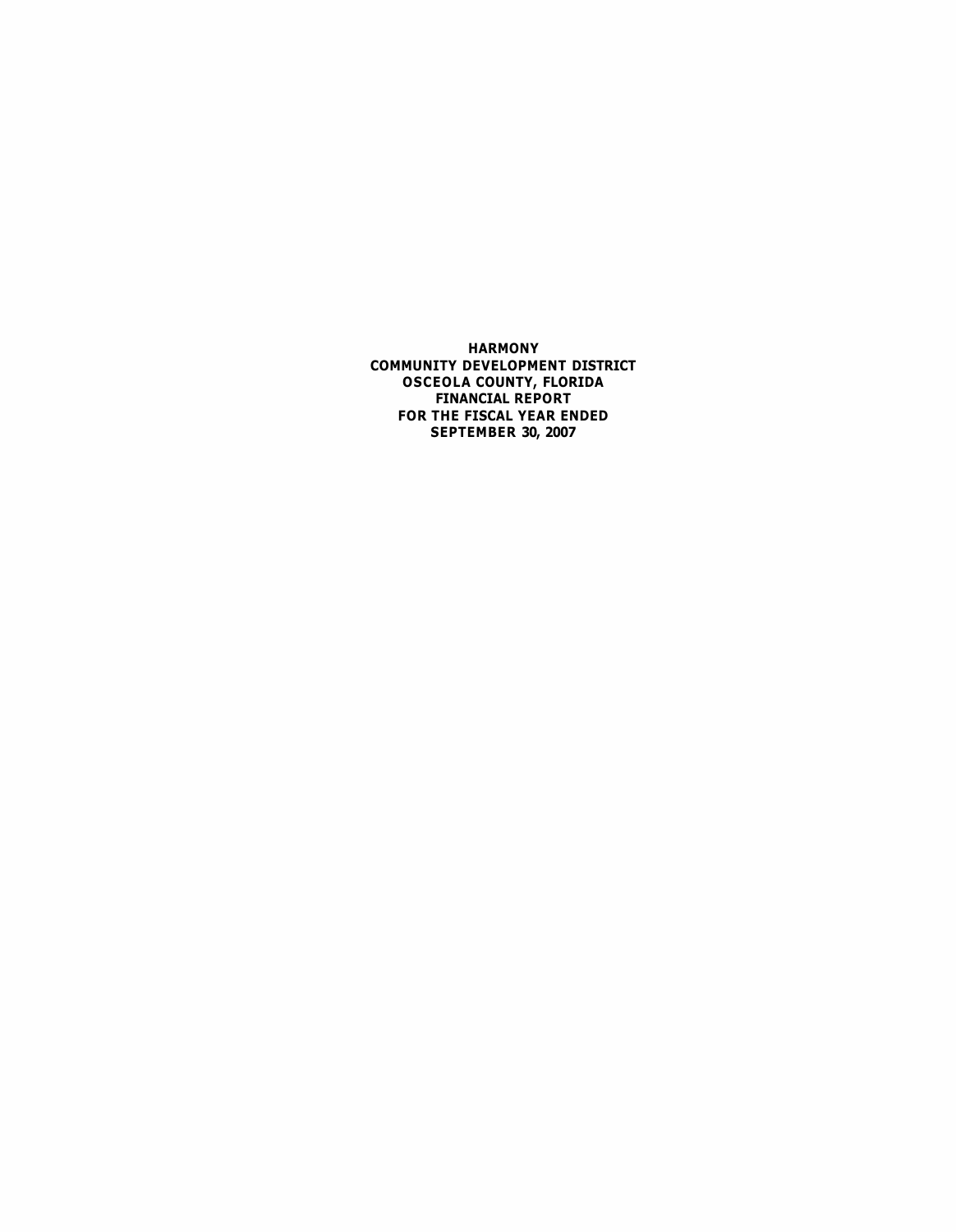# **HARMONY COMMUNITY DEVELOPMENT DISTRICT OSCEOLA COUNTY, FLORIDA**

# **TABLE OF CONTENTS**

|                                                                                                                                                                             | Page  |
|-----------------------------------------------------------------------------------------------------------------------------------------------------------------------------|-------|
| <b>INDEPENDENT AUDITOR'S REPORT</b>                                                                                                                                         | 1     |
| <b>MANAGEMENTS DISCUSSION AND ANALYSIS</b>                                                                                                                                  | 25    |
| <b>BASIC FINANCIAL STATEMENTS</b><br>Government-Wide Financial Statements:                                                                                                  |       |
| <b>Statement of Net Assets</b>                                                                                                                                              | 6     |
| Statement of Activities                                                                                                                                                     | 7     |
| <b>Fund Financial Statements:</b>                                                                                                                                           |       |
| Balance Sheet - Governmental Funds                                                                                                                                          | 8     |
| Reconciliation of the Balance Sheet - Governmental Funds                                                                                                                    |       |
| to the Statement of Net Assets                                                                                                                                              | 9     |
| Statement of Revenues, Expenditures and Changes in Fund Balances -                                                                                                          |       |
| Governmental Funds                                                                                                                                                          | 10    |
| Reconciliation of the Statement of Revenues, Expenditures and Changes in                                                                                                    |       |
| Fund Balances of Governmental Funds to the Statement of Activities                                                                                                          | 11    |
| Notes to the Financial Statements                                                                                                                                           | 12-20 |
| REQUIRED SUPPLEMENTARY INFORMATION                                                                                                                                          |       |
| Schedule of Revenues, Expenditures and Changes in Fund Balance -                                                                                                            |       |
| Budget and Actual - General Fund                                                                                                                                            | 21    |
| Notes to Required Supplementary Information                                                                                                                                 | 22    |
|                                                                                                                                                                             |       |
| REPORT ON INTERNAL CONTROL OVER FINANCIAL REPORTING AND<br>COMPLIANCE AND OTHER MATTERS BASED ON AN AUDIT OF FINANCIAL<br>STATEMENTS PERFORMED N ACCORDANCE WITH GOVERNMENT |       |
| <b>AUDITING STANDARDS</b>                                                                                                                                                   | 23-24 |
| MANAGEMENT LETTER REQUIRED BY CHAPTER 10.550 OF THE RULES                                                                                                                   |       |
| OF THE AUDITOR GENERAL OF THE STATE OF FLORIDA                                                                                                                              | 25-27 |
|                                                                                                                                                                             |       |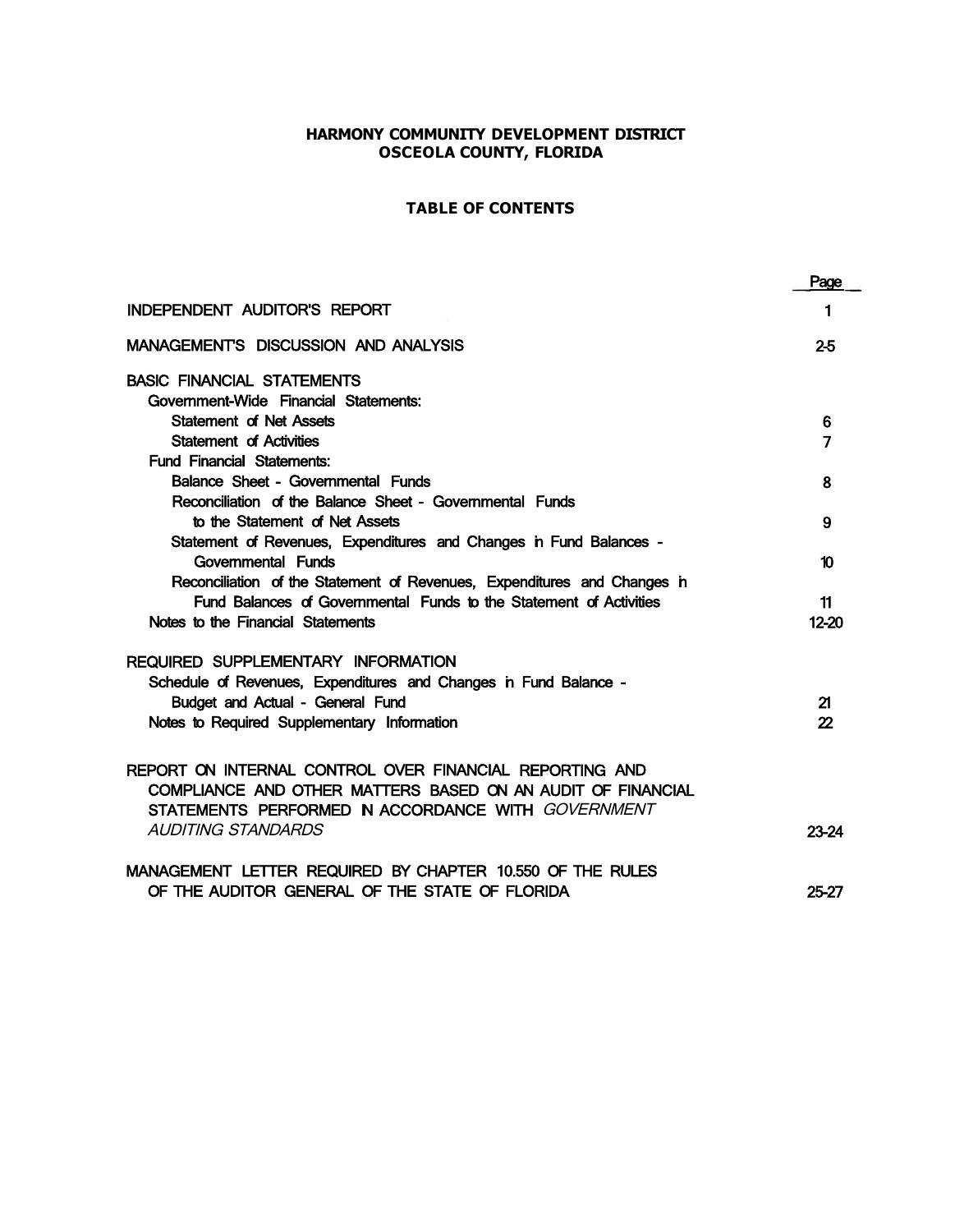

2700 North Military Trail • Suite 350 Boca Raton, Florida 33431 (561) 994-9299 • (800) 299-4728 Fax (561)994-5823 www.graucpa.com

#### **INDEPENDENT AUDITOR'S REPORT**

To the Board of Supervisors Harmony Community Development District Osceola County, Florida

We have audited the accompanying financial statements of the governmental activities and each major fund of Harmony Comm unity Development District, Osceola County, Florida (the "District'') as of and for the fiscal year ended September 30, 2007, which collectively comprise the District's basic financial statements as listed in the table of contents. These financial statements are the responsibility of the District's management. Our responsibility is to express opinions on these financial statements based on our audit.

We conducted our audit in accordance with auditing standards generally accepted in the United States of America and the standards applicable to financial audits contained in Government Auditing Standards, issued by the Comptroller General of the United States. Those standards require that we plan and perform the audit to obtain reasonable assurance about whether the financial statements are free of material misstatement. An audit includes examining, on a test basis, evidence supporting the amounts and disclosures in the financial statements. An audit also includes assessing the accounting principles used and significant estimates made by management, as well as evaluating the overall financial statement presentation. We believe that our audit provides a reasonable basis for our opinions.

In our opinion, the financial statements referred to above present fairly, in all material respects, the respective financial position of the governmental activities and each major fund of the District as of September 30, 2007, and the respective changes in financial position thereof for the fiscal year then ended in conformity with accounting principles generally accepted in the United States of America.

In accordance with Government Auditing Standards, we have also issued our report dated September 12, 2008 on our consideration of the District's internal control over financial reporting and on our tests of its compliance with certain provisions of laws, regulations, and contracts and other matters. The purpose of that report is to describe the scope of our testing of internal control overfinancial reporting and compliance and the results of that testing and not to provide an opinion on the internal control over financial reporting or on compliance. That report is an integral part of an audit performed in accordance with Government Auditing Standards and should be considered in assessing the results of our audit.

The management's discussion and analysis and budgetary comparison information are not a required part of the basic financial statements but are supplementary information required by accounting principles generally accepted in the United States of America. We have applied certain limited procedures, which consisted principally of inquiries of management regarding the methods of measurement and presentation of the required supplementary information. However, we did not audit the information and express no opinion on it.

Gray & associates

September 12, 2008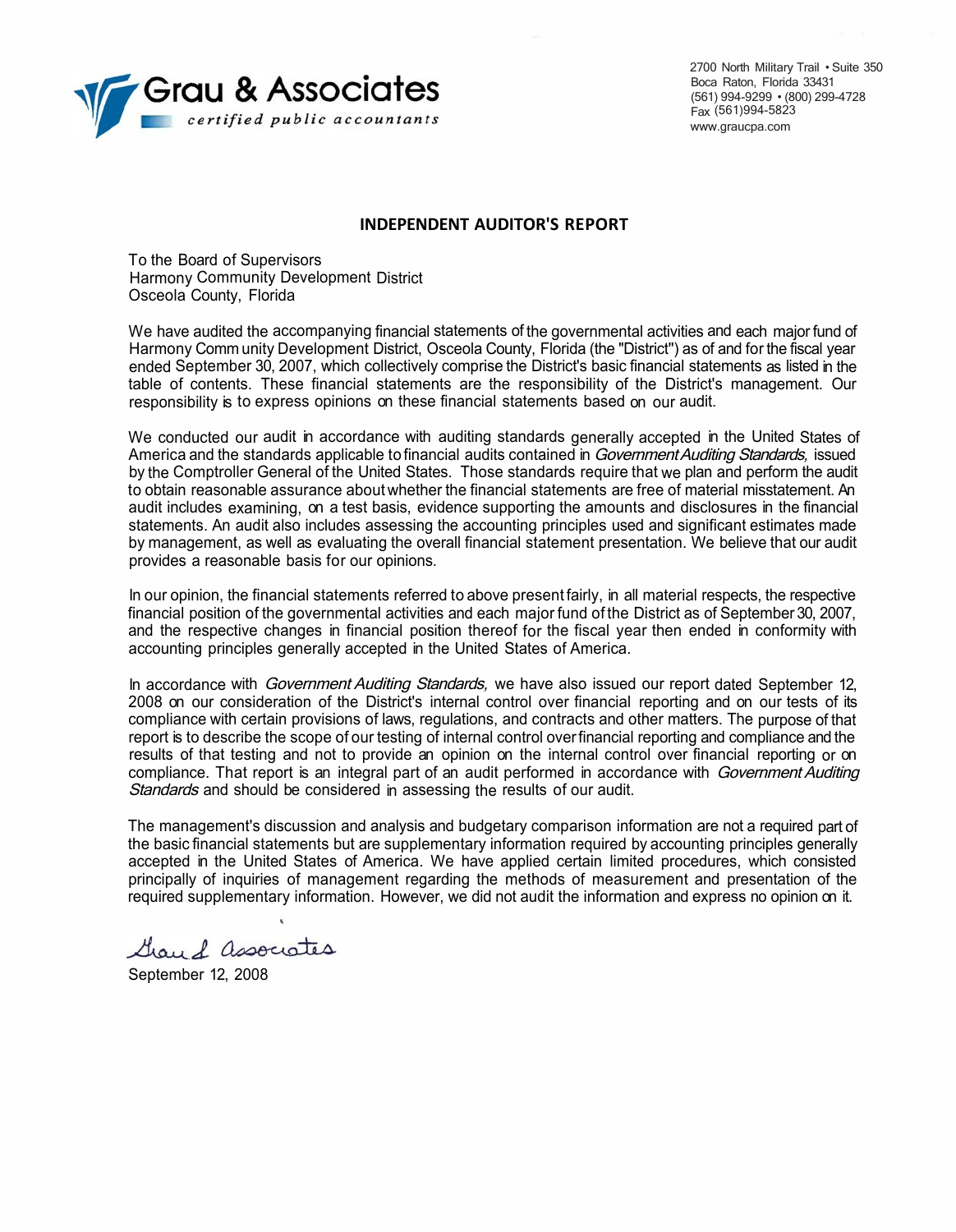# **MANAGEMENT'S DISCUSSION AND ANALYSIS**

Our discussion and analysis of Harmony Community Development District, Osceola County, Florida ("District") provides a narrative overview of the District's financial activities for the fiscal year ended September 30, 2007. Please read it in conjunction with the District's Independent Auditor's Report, basic financial statements, accompanying notes and supplementary information to the basic financial statements.

# **FINANCIAL** HIGHLIGHTS

- The liabilities of the District exceeded its assets at the close of the fiscal year ended September 30, 2007 resulting in net assets (deficit) total of (\$1,206,817). Of this amount, \$221,580 is unrestricted net assets which may be used to meet the District's ongoing obligations.
- The District's total net assets increased by \$1,405,820 in comparison with the prior year. The key components of the District's net assets and change in net assets are reflected in the table in the government-wide financial analysis section.
- At September 30, 2007, the District's governmental funds reported combined ending fund balances of \$3,759,569, which is a decrease of (\$511,766) in comparison with the prior year. Of the total fund balance, \$3,537,989 is reserved for debt service and capital projects and \$221,580 is unreserved and available for spending at the District's discretion.

# OVERVIEW OF FINANCIAL STATEMENTS

This discussion and analysis are intended to serve as the introduction to the District's financial statements. The District's basic financial statements are comprised of three components: 1) government-wide financial statements, 2) fund financial statements, and 3) notes to the financial statements. This report also contains other supplementary information in addition to the basic financial statements themselves.

# Government-Wide Financial Statements

The government-wide financial statements are designed to provide readers with a broad overview of the District's finances, in a manner similar to a private-sector business.

The statement of net assets presents information on all the District's assets and liabilities, with the difference between the two reported as net assets. Over time, increases or decreases in net assets may serve as a useful indicator of whether the financial position of the District is improving or deteriorating.

The statement of activities presents information showing how the government's net assets changed during the most recent fiscal year. All changes in net assets are reported as soon as the underlying event giving rise to the change occurs, regardless of the timing of related cash flows. Thus, revenues and expenses are reported in this statement for some items that will only result in cash flows in future fiscal periods.

The government-wide financial statements include all governmental activities that are principally supported by assessment and Developer revenues. The District does not have any business-type activities. The governmental activities of the District include the general government (management) and maintenance functions.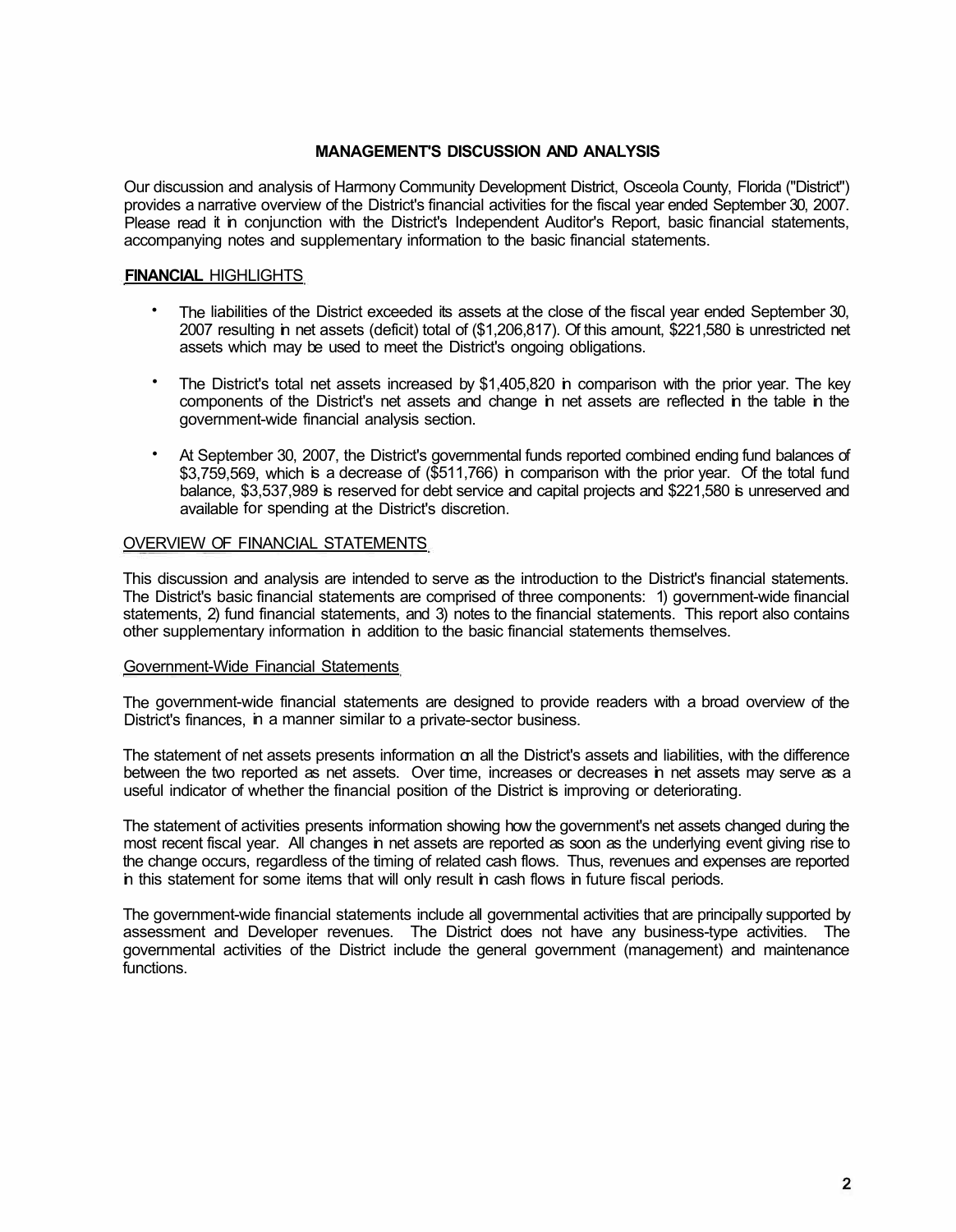### OVERVIEW OF FINANCIAL STATEMENTS {Continued)

# Fund Financial Statements

A fund is a grouping of related accounts that is used to maintain control over resources that have been segregated for specific activities or objectives. The District, like other state and local governments, uses fund accounting to ensure and demonstrate compliance with finance-related legal requirements. The District has one fund category: governmental funds.

# Governmental Funds

Governmental funds are used to account for essentially the same functions reported as governmental activities in the government-wide financial statements. However, unlike the government-wide financial statements, governmental fund financial statements focus on near-term inflows and outflows of spendable resources, as well as on balances of spendable resources available at the end of the fiscal year. Such information may be useful in evaluating a District's near-term financing requirements.

Because the focus of governmental funds is narrower than that of the government-wide financial statements, it is useful to compare the information presented for governmental funds with similar information presented for governmental activities in the government-wide financial statements. By doing so, readers may better understand the long-term impact of the District's near-term financing decisions. Both the governmental fund balance sheet and the governmental fund statement of revenues, expenditures, and changes in fund balance provide a reconciliation to facilitate this comparison between governmental funds and governmental activities.

The District maintains four individual governmental funds. Information is presented separately in the governmental fund balance sheet and the governmental fund statement of revenues, expenditures, and changes in fund balances for the general, debt service 2001, debt service 2004 and capital projects 2004 funds. The funds are all considered to be major funds.

The District adopts an annual appropriated budget for its general fund. A budgetary comparison schedule has been provided for the general fund to demonstrate compliance with the budget.

### Notes to the Financial Statements

The notes provide additional information that is essential to a full understanding of the data provided in the government-wide and fund financial statements.

### GOVERNMENT-WIDE FINANCIAL ANALYSIS

As noted earlier, net assets may serve over time as a useful indicator of an entity's financial position. In the case of the District, liabilities exceeded assets at the close of the fiscal year ended September 30, 2007 resulting in a net asset (deficit) total of (\$1,206,817).

A portion of the District's net assets reflects the investment in capital assets (e.g. land, land improvements, and infrastructure), less any related debt used to acquire those assets that is still outstanding. These assets are used to provide services to residents consequently these assets are not available for future spending. Although the District's investment in capital assets is reported net of related debt, it should be noted that the resources needed to repay this debt must be provided from other sources, since the capital assets themselves cannot be used to liquidate these liabilities.

The restricted portion of the District's net assets represents resources that are subject to external restrictions on how they may be used. They are funds set aside for debt service under the District's Bond Indentures. The remaining balance of unrestricted net assets may be used to meet the District's other obligations.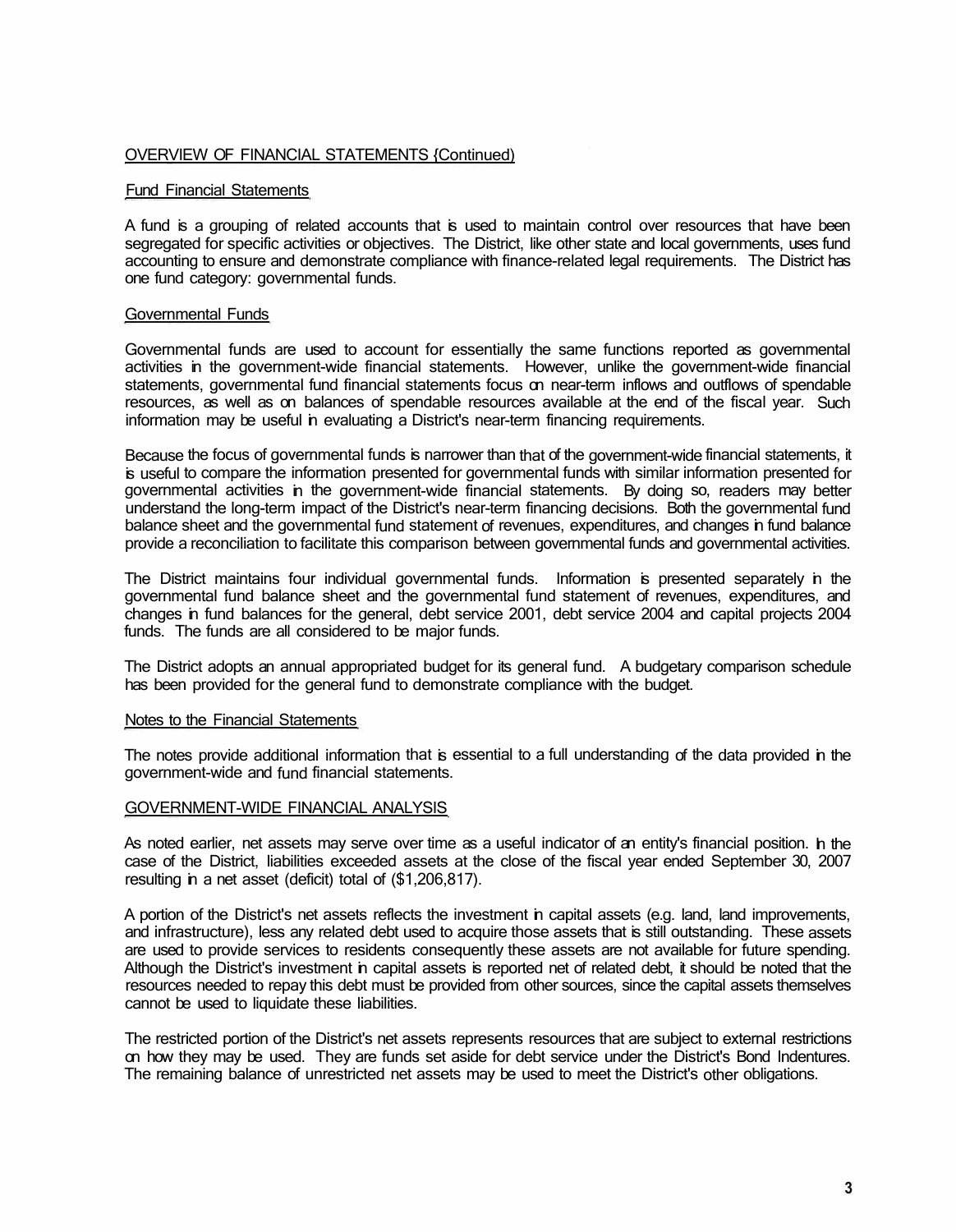### GOVERNMENT-WIDE FINANCIAL ANALYSIS (Continued)

Key components of the District's net assets are reflected in the following table:

| NEI AGOEIO                                      |   |             |   |             |
|-------------------------------------------------|---|-------------|---|-------------|
| SEPTEMBER 30,                                   |   |             |   |             |
|                                                 |   | 2007        |   | 2006        |
| Assets, excluding capital assets                | S | 4,505,863   | S | 5,710,121   |
| Capital assets, net of depreciation             |   | 27.186.531  |   | 25.741.954  |
| <b>Total assets</b>                             |   | 31.692.394  |   | 31,452,075  |
| Liabilities, excluding long-term liabilities    |   | 1.104.211   |   | 1.789.712   |
| Long-term liabilities                           |   | 31.795.000  |   | 32,275,000  |
| <b>Total liabilities</b>                        |   | 32,899,211  |   | 34,064,712  |
| <b>Net Assets</b>                               |   |             |   |             |
| Invested in capital assets, net of related debt |   | (3,680,561) |   | (4.927.012) |
| Restricted for debt service                     |   | 2,252,164   |   | 2,107,039   |
| <b>Unrestricted</b>                             |   | 221,580     |   | 207.336     |
| Total net assets (deficit)                      |   | (1,206,817) | S | (2,612,637) |
|                                                 |   |             |   |             |

NET ASSETS

The District's deficit net assets decreased by \$1,405,820 during the fiscal year ended September 30, 2007.

Key elements of the change in net assets are reflected in the following table:

#### CHANGES IN NET ASSETS FOR THE FISCAL YEAR ENDED SEPTEMBER 30,

|                                 |   | 2007        | 2006 |             |  |
|---------------------------------|---|-------------|------|-------------|--|
| Revenues:                       |   |             |      |             |  |
| Program revenues                | S | 4.956.015   | S    | 2.980,868   |  |
| General revenues                |   | 6.195       |      |             |  |
| <b>Total revenues</b>           |   | 4,962,210   |      | 2,980,868   |  |
| <b>Expenses:</b>                |   |             |      |             |  |
| General government              |   | 173,868     |      | 164,829     |  |
| Maintenance and operations      |   | 1.107.046   |      | 809.304     |  |
| Parks and recreation            |   | 7.222       |      |             |  |
| Interest                        |   | 2.268.254   |      | 2.189.354   |  |
| <b>Total expenses</b>           |   | 3,556,390   |      | 3,163,487   |  |
| Change in net assets            |   | 1,405,820   |      | (182, 619)  |  |
| Net assets (deficit), beginning |   | (2.612.637) |      | (2,430,018) |  |
| Net assets (deficit), ending    |   | (1,206,817) | \$   | (2,612,637) |  |
|                                 |   |             |      |             |  |

Program revenues for the fiscal year ended September 30, 2007 are comprised of approximately \$3,836,000 in Developer revenue, including approximately \$747,000 of capital assets contributed by the Developer, approximately \$933,000 from assessments, and approximately \$187,000 from interest and other items. In contrast, program revenues for the fiscal year ended September 30, 2006 are comprised of approximately \$1,830,000 n Developer contributions, approximately \$748,000 from assessments, approximately \$350,000 from interest and approximately \$52,000 from reimbursements of costs from the Federal Emergency Management Agency and the South Florida Water Management District.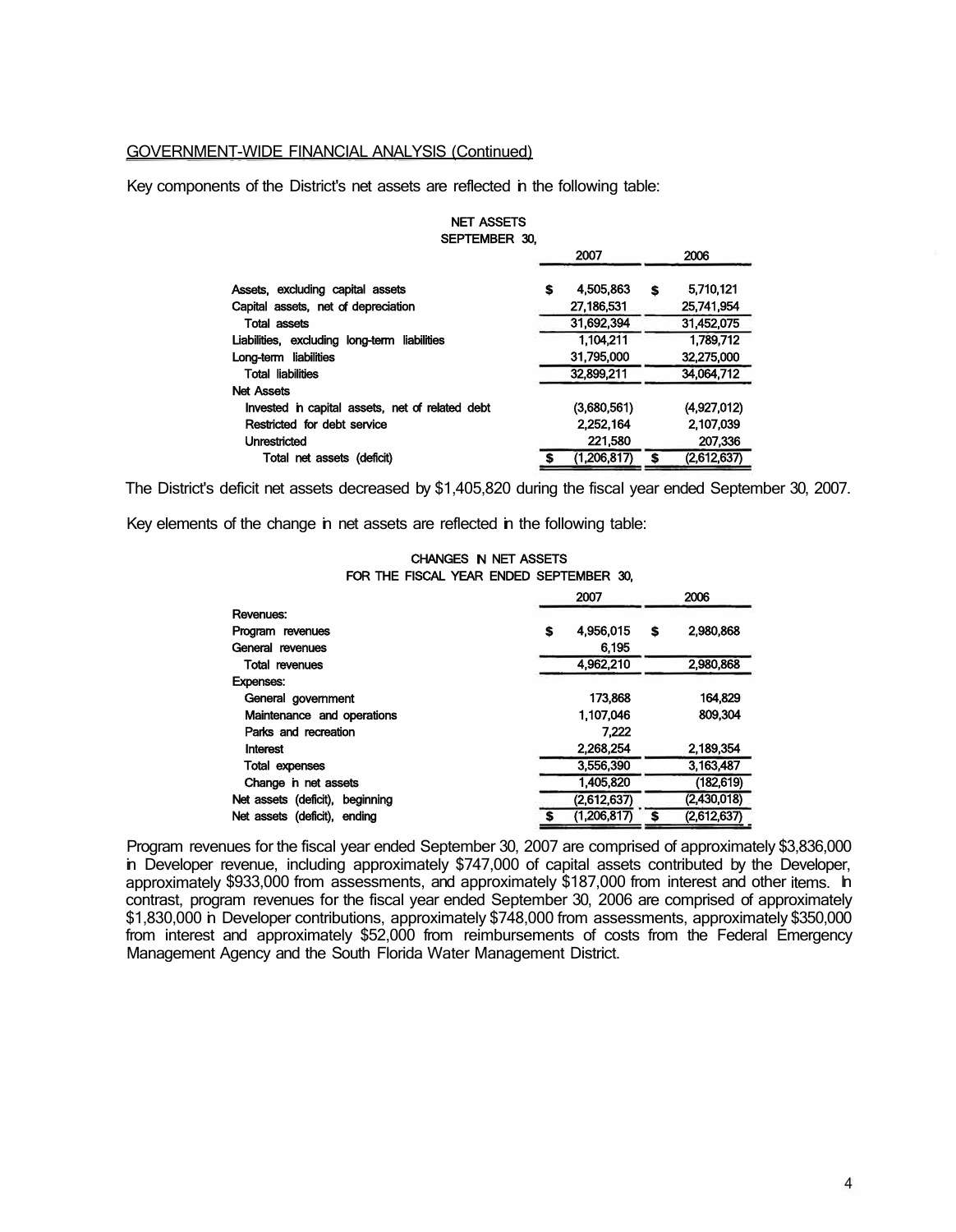### FINANCIAL ANALYSIS OF GOVERNMENT AL FUNDS

The District uses fund accounting to ensure and demonstrate compliance with finance related legal requirements. The District's general fund includes all activities related to providing management and operating services.

In the table below we have presented the cost of the largest functions/programs as a percentage of total governmental funds.

#### FOR THE FISCAL YEAR ENDED SEPEMBER 30,

|           | 2007      |      | 2006    |            |      |  |
|-----------|-----------|------|---------|------------|------|--|
|           | 173,868   |      |         | 164.829    | 1%   |  |
| 1.101.065 |           | 23%  | 808.039 |            | 8%   |  |
|           | 2.741.263 | 58%  |         | 2.400.387  | 24%  |  |
|           | 724.727   | 15%  |         | 6.774.805  | 67%  |  |
|           | 4.740.923 | 100% |         | 10.148,060 | 100% |  |
|           |           |      |         | 4% \$      |      |  |

As noted above, debt service comprises the majority of expenditures for total governmental activities for the current fiscal year. The majority of expenditures were comprised of debt service and capital outlay for the prior fiscal year.

### GENERAL BUDGETING HIGHLIGHTS

An operating budget was adopted and maintained by the governing board for the District pursuant to the requirements of Florida Statutes. The budget is adopted using the same basis of accounting that is used in preparation of the fund financial statements. The legal level of budgetary control, the level at which expenditures may not exceed budget, is in the aggregate. Any budget amendments that increase the aggregate budgeted appropriations must be approved by the Board of Supervisors. The general fund budget for the fiscal year ended September 30, 2007 was amended to increase appropriations by \$17,031 and increase the use of fund balance of \$17,031. Actual general fund expenditures did not exceed appropriations for the fiscal year ended September 30, 2007.

#### CAPITAL ASSETS AND DEBT ADMINISTRATION

#### Capital Assets

At September 30, 2007, the District had \$27,201,529 invested in land, land improvements, infrastructure in progress, recreational facilities and equipment. In the government-wide statements accumulated depreciation of \$14,998 has been taken, which resulted in a net book value of \$27,186,531. More detailed information about the District's capital assets is presented in the notes of the financial statements.

#### Capital Debt

At September 30, 2007, the District had \$31,795,000 in Bonds outstanding, a decrease of approximately 1% from prior year. No new debt was issued during the year and the District had no immediate need to issue additional debt. More detailed information about the District's capital debt is presented in the notes of the financial statements.

#### Contacting the District's Financial Management

This financial report is designed to provide our citizens, land owners, customers, investors and creditors with a general overview of the District's finances and to demonstrate the District's accountability for the financial resources it manages and the stewardship of the facilities it maintains. If you have questions about this report or need additional financial information, contact Harmony Community Development District's Finance Department at 210 N. University Drive, Suite 702, Coral Springs, Florida, 33071.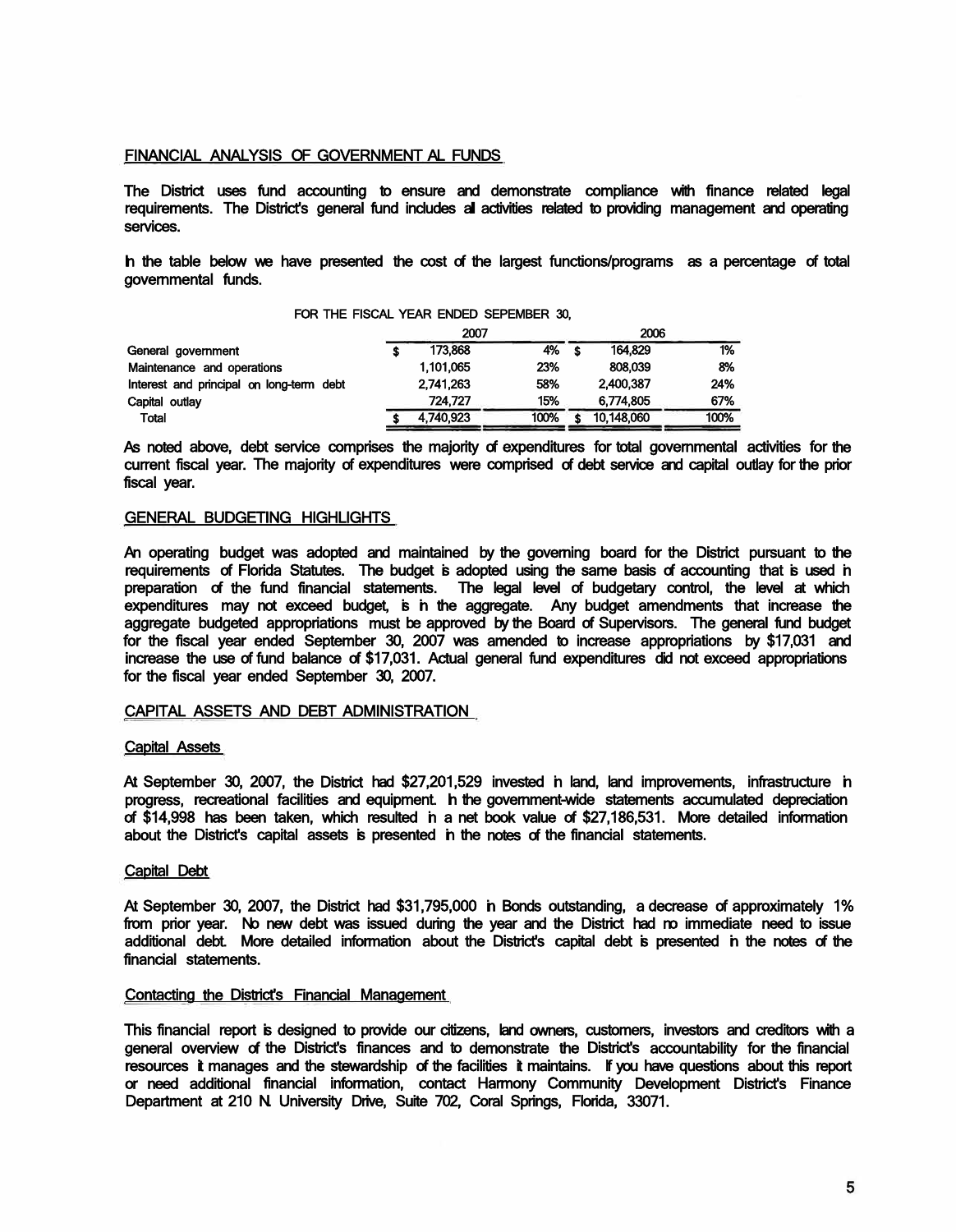# **HARMONY COMMUNITY DEVELOPMENT DISTRICT OSCEOLA COUNTY, FLORIDA STATEMENT OF NET ASSETS SEPTEMBER 30, 2007**

|                                                 | Governmental<br><b>Activities</b> |
|-------------------------------------------------|-----------------------------------|
| <b>ASSETS</b>                                   |                                   |
| Cash                                            | \$<br>285,554                     |
| Developer assessments receivable                | 481,465                           |
| Interest receivable                             | 11,875                            |
| Restricted assets:                              |                                   |
| Investments                                     | 3,156,527                         |
| Deferred charges                                | 570,442                           |
| Capital assets:                                 |                                   |
| Nondepreciable                                  | 26,511,757                        |
| Depreciable, net                                | 674,774                           |
| Total assets                                    | 31,692,394                        |
| <b>LIABILITIES</b>                              |                                   |
| Accounts payable                                | 175,852                           |
| Accrued interest payable                        | 928,359                           |
| Non-current liabilities:                        |                                   |
| Due within one year                             | 440,000                           |
| Due in more than one year                       | 31,355,000                        |
| <b>Total liabilities</b>                        | 32,899,211                        |
|                                                 |                                   |
| <b>NET ASSETS</b>                               |                                   |
| Invested in capital assets, net of related debt | (3,680,561)                       |
| Restricted for debt service                     | 2,252,164                         |
| Unrestricted                                    | 221,580                           |
| Total net assets (deficit)                      | \$<br>(1,206,817)                 |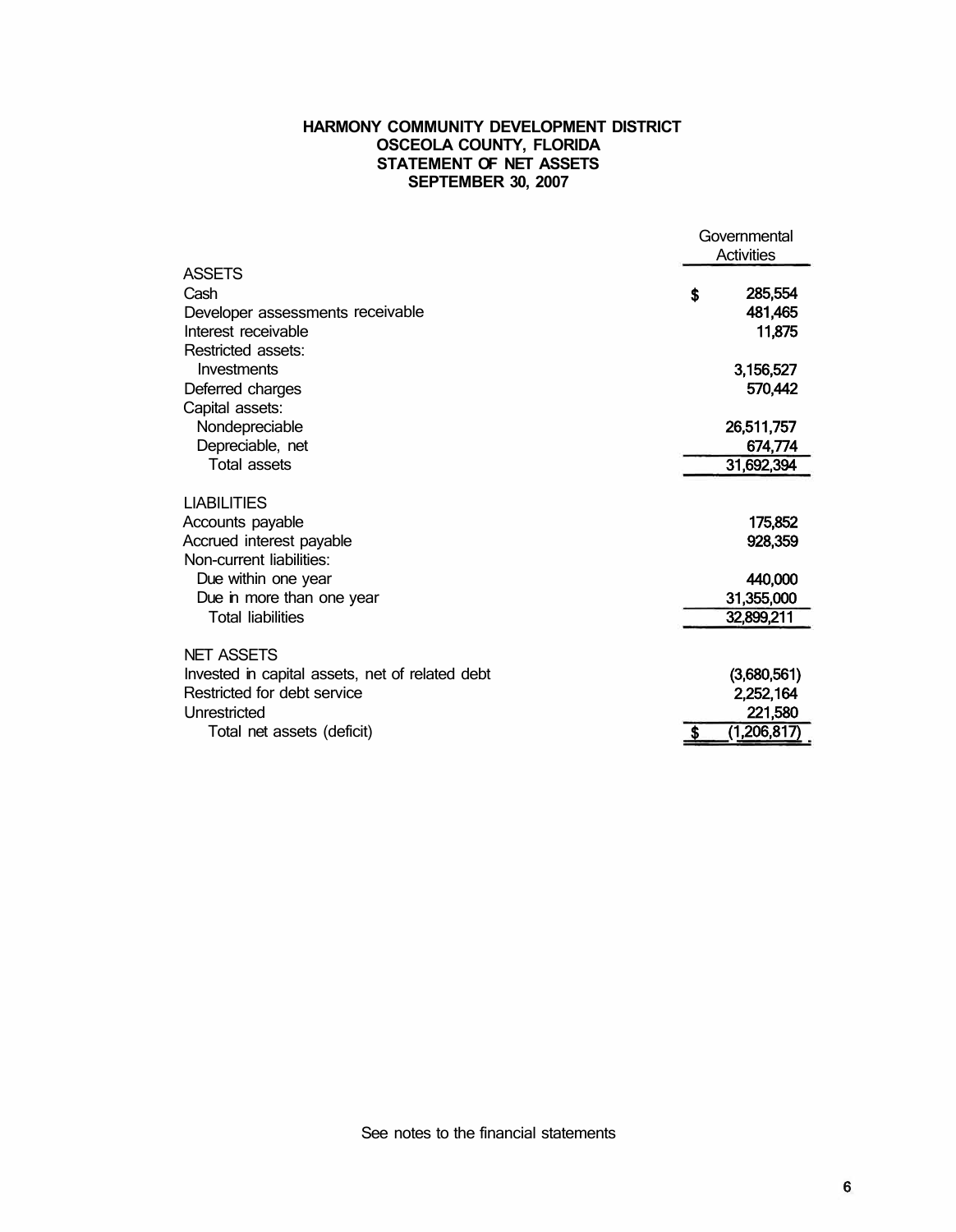| موم    | کے |
|--------|----|
|        |    |
| q<br>Ĩ |    |
|        |    |
|        |    |

| Changes in Net Assets |           | Governmental | Activities                  |  |
|-----------------------|-----------|--------------|-----------------------------|--|
|                       | Capital   | Grants and   |                             |  |
| Program Revenues      | Operating | Grants and   | Contributions Contributions |  |
|                       | Charges   |              | <b>Services</b>             |  |
|                       |           |              | <b>Expenses</b>             |  |

Functions/Programs Primary government:

Primary government: **Functions/Programs** 

Governmental activities: General government

General government

Governmental activities:

Maintenance and operations

Maintenance and operations

Parks and recreation Interest on long-term debt Total governmental activities

Parks and recreation

Total governmental activities

Interest on long-term debt

| ï |
|---|
| Į |
|   |
|   |

| 1,958                                   | $\frac{23}{2}$              | $rac{6,195}{1}$        | 1,405,820            | (2,612,637)                      | (1,206,817)                   |
|-----------------------------------------|-----------------------------|------------------------|----------------------|----------------------------------|-------------------------------|
| <b>Jnrestricted investment earnings</b> | <i><b>Miscellaneous</b></i> | Total general revenues | Change in net assets | Net assets (deficit) - beginning | Net assets (deficit) - ending |

See notes to the financial statements See notes to the financial statements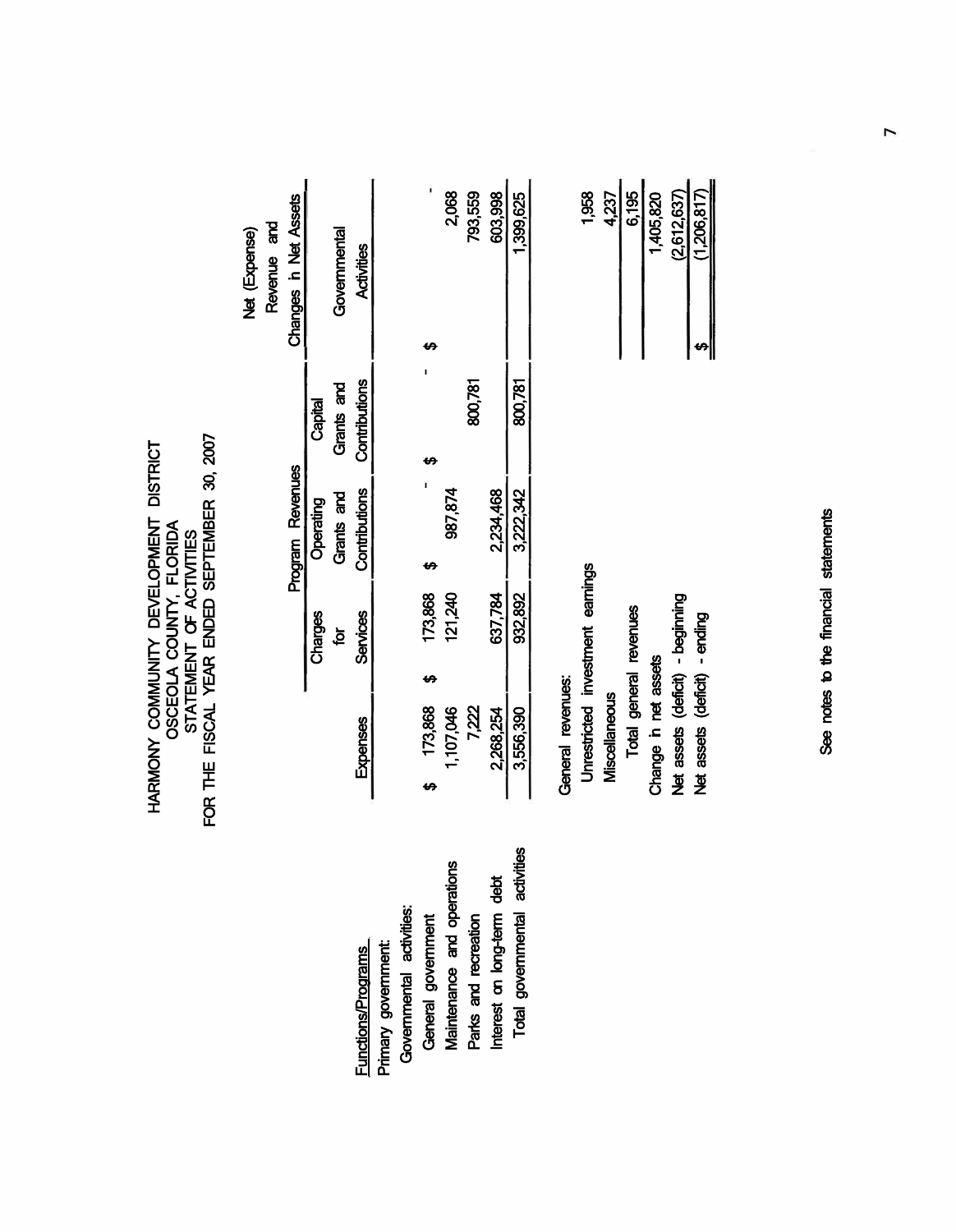# **HARMONY COMMUNITY DEVELOPMENT DISTRICT OSCEOLA COUNTY, FLORIDA BALANCE SHEET GOVERNMENTAL FUNDS SEPTEMBER 30, 2007**

|                                                      | Major Funds |         |              |             |              |           | <b>Total</b>  |              |              |           |
|------------------------------------------------------|-------------|---------|--------------|-------------|--------------|-----------|---------------|--------------|--------------|-----------|
|                                                      | <b>Debt</b> |         |              | <b>Debt</b> |              | Capital   |               | Governmental |              |           |
|                                                      |             | General | Service 2001 |             | Service 2004 |           | Projects 2004 |              | <b>Funds</b> |           |
| <b>ASSETS</b>                                        |             |         |              |             |              |           |               |              |              |           |
| Cash                                                 | \$          | 285,554 | \$           |             | \$           |           | \$            |              | \$           | 285,554   |
| Investments                                          |             |         |              | 1,710,164   |              | 1,072,233 |               | 374,130      |              | 3,156,527 |
| Developer assessments receivable                     |             | 93,768  |              | 233,920     |              | 153,777   |               |              |              | 481,465   |
| Interest receivable                                  |             |         |              | 6,785       |              | 3.644     |               | 1,446        |              | 11,875    |
| Due from other funds                                 |             | 267.585 |              |             |              | 249.475   |               |              |              | 517,060   |
| <b>Total assets</b>                                  |             | 646,907 | Ŝ            | 1,950,869   |              | 1,479,129 | \$            | 375,576      | \$           | 4,452,481 |
| <b>LIABILITIES AND FUND BALANCES</b><br>Liabilities: |             |         |              |             |              |           |               |              |              |           |
| Accounts payable                                     | \$          | 175,852 | \$           |             | \$           |           | Ŝ             |              | S            | 175,852   |
| Due to other funds                                   |             | 249,475 |              | 249,475     |              |           |               | 18,110       |              | 517,060   |
| <b>Total liabilities</b>                             |             | 425,327 |              | 249,475     |              | ۰         |               | 18,110       |              | 692,912   |
| Fund balances:<br>Reserved for:                      |             |         |              |             |              |           |               |              |              |           |
| Debt service                                         |             |         |              | 1,701,394   |              | 1,479,129 |               |              |              | 3,180,523 |
| Capital projects                                     |             |         |              |             |              |           |               | 357,466      |              | 357,466   |
| Unreserved, reported in:                             |             |         |              |             |              |           |               |              |              |           |
| General fund                                         |             | 221,580 |              |             |              |           |               |              |              | 221,580   |
| <b>Total fund balances</b>                           |             | 221,580 |              | 1,701,394   |              | 1,479,129 |               | 357,466      |              | 3,759,569 |
| Total liabilities and fund balances                  | S           | 646,907 | S            | 1,950,869   | \$           | 1,479,129 | S             | 375,576      | \$           | 4,452,481 |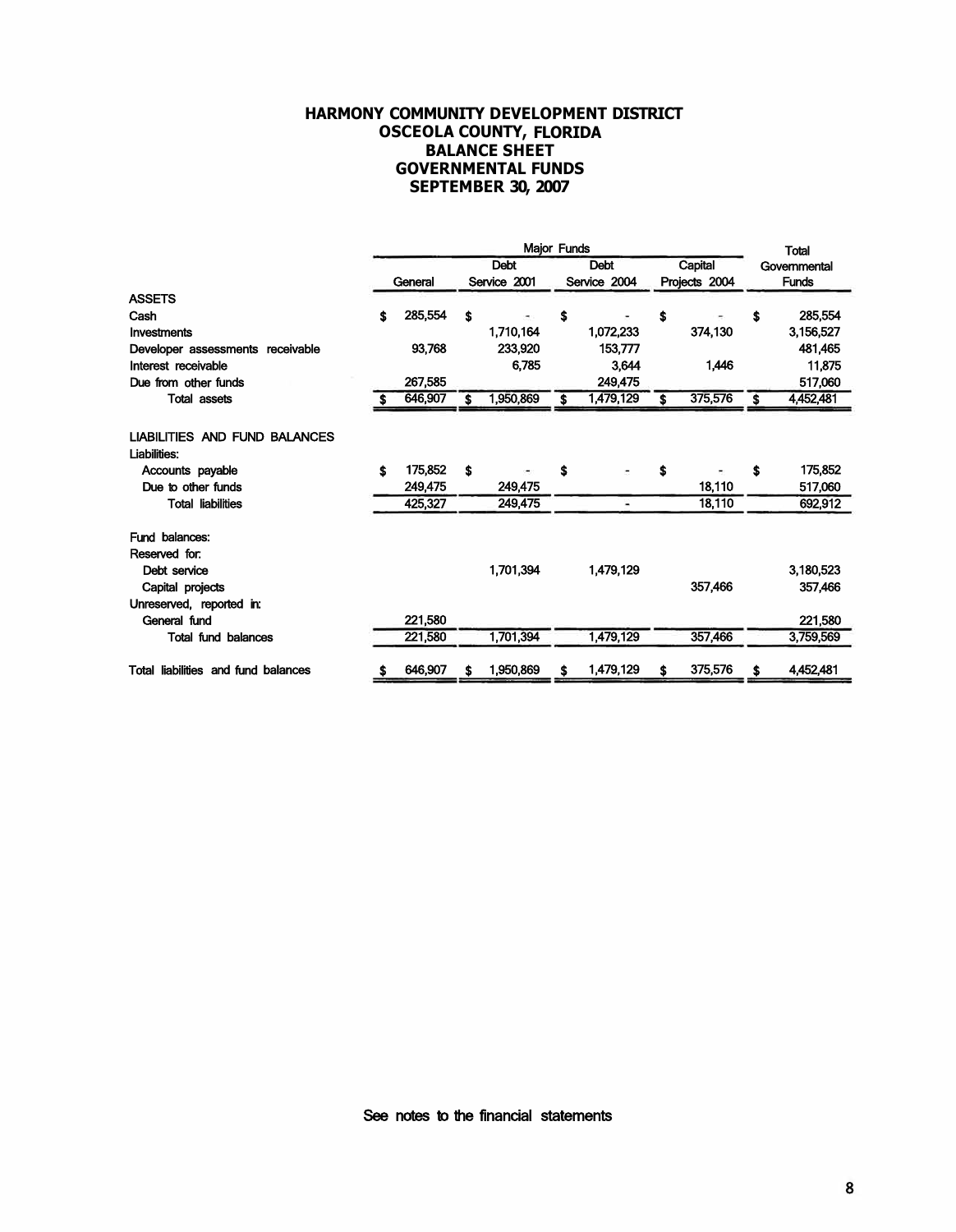### **HARMONY COMMUNITY DEVELOPMENT DISTRICT OSCEOLA COUNTY, FLORIDA RECONCILIATION OF THE BALANCE SHEET- GOVERNMENTAL FUNDS TO THE STATEMENT OF NET ASSETS SEPTEMBER 30, 2007**

| Amounts reported for governmental activities in the statement of net assets are    |              |                  |
|------------------------------------------------------------------------------------|--------------|------------------|
| different because:                                                                 |              |                  |
| Fund balance - governmental funds                                                  |              | s<br>3,759,569   |
| Capital assets used in governmental activities are not financial resources         |              |                  |
| and, therefore, are not reported as assets in the governmental funds. The          |              |                  |
| statement of net assets includes those capital assets, net of any accumulated      |              |                  |
| depreciation, in the net assets to the government as a whole.                      |              |                  |
| Cost of capital assets                                                             | 27,201,529   |                  |
| Accumulated depreciation                                                           | (14,998)     | 27,186,531       |
| Bond issue costs are not financial resources and, therefore are not reported       |              |                  |
| as assets in the governmental funds. The statements of net assets includes these   |              |                  |
| costs, net of amortization                                                         |              |                  |
| Bond issue costs                                                                   | 633,823      |                  |
| Accumulated amortization                                                           | (63,381)     | 570,442          |
| Liabilities not due and payable from current available resources are not           |              |                  |
| reported as liabilities in the governmental fund statements. All liabilities, both |              |                  |
| current and long-term, are reported in the government-wide statements.             |              |                  |
| Accrued interest payable                                                           | (928, 359)   |                  |
| Bonds payable                                                                      | (31,795,000) | (32,723,359)     |
| Net assets of governmental activities                                              |              | (1.206.817)<br>S |
|                                                                                    |              |                  |

See notes to the financial statements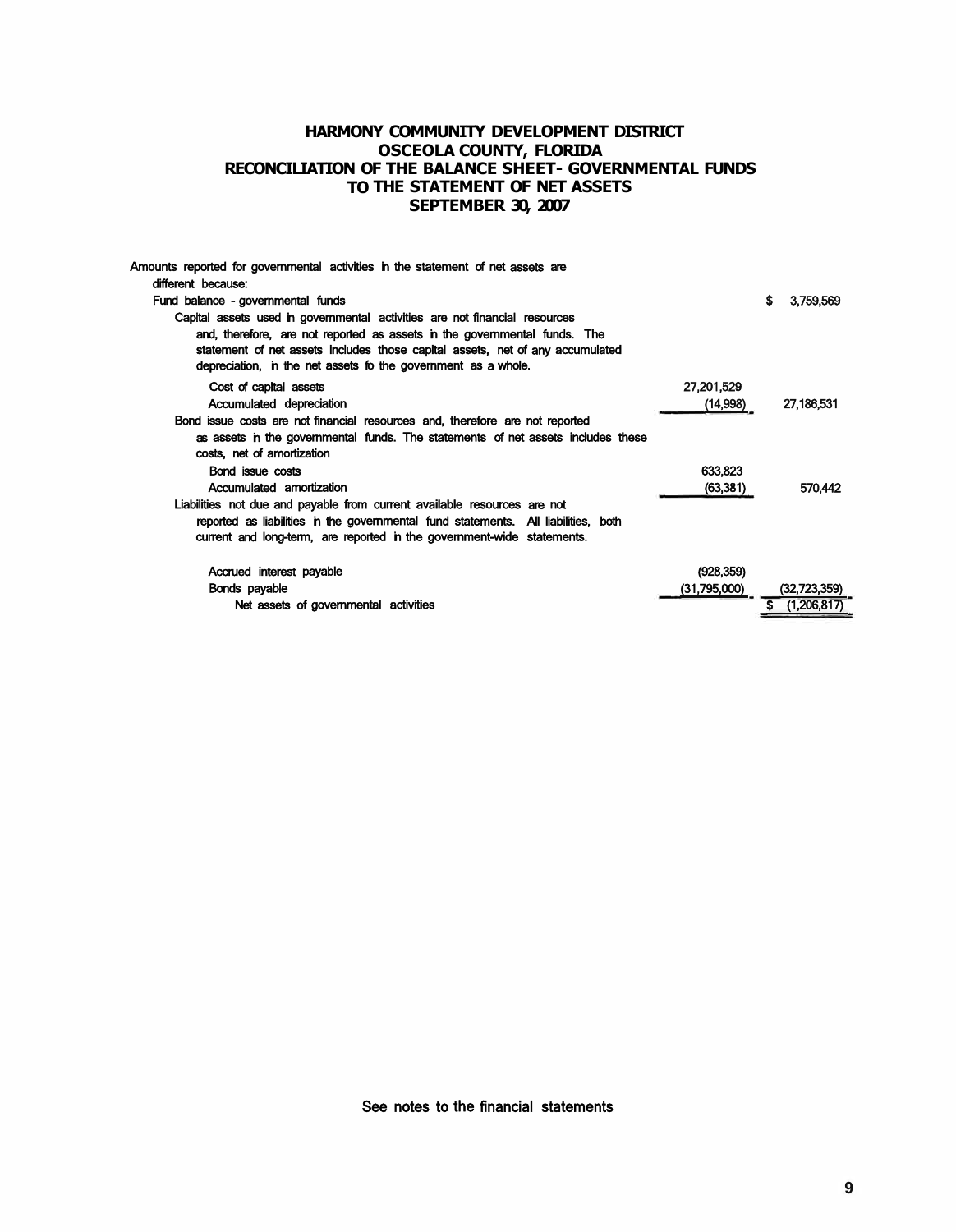# **HARMONY COMMUNITY DEVELOPMENT DISTRICT OSCEOLA COUNTY, FLORIDA STATEMENT OF REVENUES, EXPENDITURES, AND CHANGES IN FUND BALANCES GOVERNMENTAL FUNDS FOR THE FISCAL YEAR ENDED SEPTEMBER 30, 2007**

|                                 |               | <b>Total</b>                |                             |                          |                              |  |
|---------------------------------|---------------|-----------------------------|-----------------------------|--------------------------|------------------------------|--|
|                                 | General       | <b>Debt</b><br>Service 2001 | <b>Debt</b><br>Service 2004 | Capital<br>Projects 2004 | Governmental<br><b>Funds</b> |  |
| <b>REVENUES</b>                 |               |                             |                             |                          |                              |  |
| Assessments                     | 295,108<br>\$ | \$<br>637,784               | \$                          | Ŝ<br>۰                   | \$<br>932,892                |  |
| Developer revenue               | 987.874       | 875,252                     | 1,225,922                   |                          | 3,089,048                    |  |
| Interest                        | 1.958         | 83,104                      | 50,190                      | 37,564                   | 172,816                      |  |
| Other revenues                  | 4,237         |                             |                             | 16,250                   | 20,487                       |  |
| <b>Total revenues</b>           | 1,289,177     | 1,596,140                   | 1,276,112                   | 53,814                   | 4,215,243                    |  |
| <b>EXPENDITURES</b>             |               |                             |                             |                          |                              |  |
| <b>Current:</b>                 |               |                             |                             |                          |                              |  |
| General government              | 173,868       |                             |                             |                          | 173,868                      |  |
| Maintenance and operations      | 1,101,065     |                             |                             |                          | 1,101,065                    |  |
| Debt Service:                   |               |                             |                             |                          |                              |  |
| Principal                       |               | 305,000                     | 175,000                     |                          | 480,000                      |  |
| Interest                        |               | 1,208,938                   | 1,052,325                   |                          | 2,261,263                    |  |
| Capital outlay                  |               |                             |                             | 710,813                  | 710,813                      |  |
| <b>Total expenditures</b>       | 1,274,933     | 1,513,938                   | 1,227,325                   | 710,813                  | 4,727,009                    |  |
| Excess (deficiency) of revenues |               |                             |                             |                          |                              |  |
| over (under) expenditures       | 14,244        | 82,202                      | 48,787                      | (656,999)                | (511,766)                    |  |
| Fund balances - beginning       | 207,336       | 1,619,192                   | 1,430,342                   | 1,014,465                | 4,271,335                    |  |
| Fund balances - ending          | 221,580<br>s  | 1,701,394<br>s              | 1,479,129<br>s              | 357,466<br>S             | 3,759,569<br>S               |  |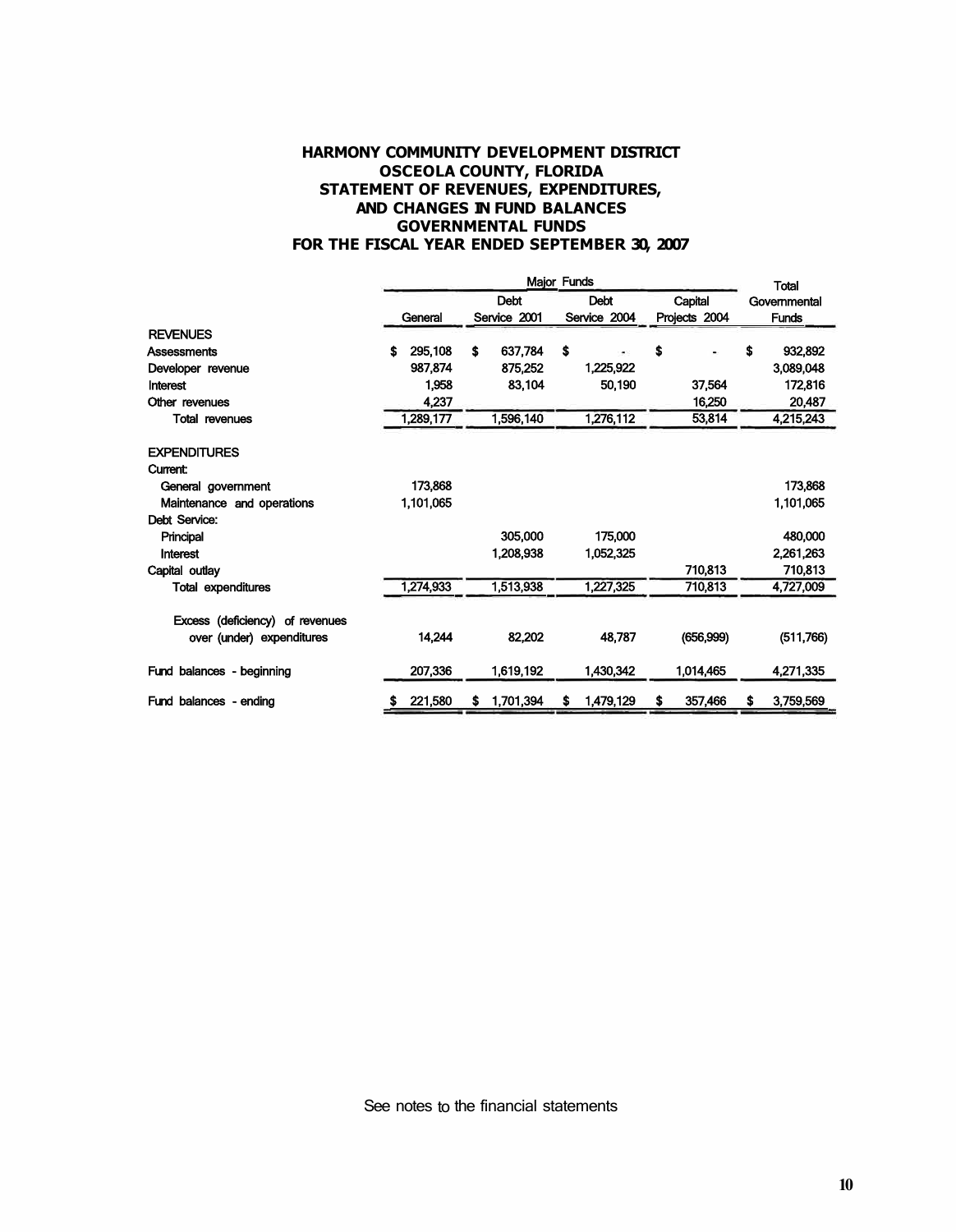# **HARMONY COMMUNITY DEVELOPMENT DISTRICT OSCEOLA COUNTY, FLORIDA RECONCILIATION OF THE STATEMENT OF REVENUES, EXPENDITURES AND CHANGES IN FUND BALANCES OF GOVERNMENTAL FUNDS TO THE STATEMENT OF ACTIVITIES FOR THE FISCAL YEAR ENDED SEPTEMBER 30, 2007**

| Amounts reported for governmental activities in the statement of activities are different<br>because:                                                                                                                                                |                 |
|------------------------------------------------------------------------------------------------------------------------------------------------------------------------------------------------------------------------------------------------------|-----------------|
| Net change in fund balances - total governmental funds                                                                                                                                                                                               | \$<br>(511,766) |
| Governmental funds report capital outlays as expenditures, however, the costs of<br>those assets is eliminated in the statement of activities and capitalized in the statement<br>of net assets.                                                     | 708,813         |
| Depreciation on capital assets is not recognized in the governmental fund statements<br>but is reported as an expense in the statement of activities.                                                                                                | (11, 203)       |
| Capital assets contributed by the Developer are capitalized in the statement of net<br>assets and reported as revenues in the statement of activities. Such transactions are not<br>reported in the governmental fund statements.                    | 746,967         |
| Repayment of long-term liabilities are reported as expenditures in the governmental<br>fund statement but such repayments reduce liabilities in the statement of net assets and<br>are eliminated in the statement of activities.                    | 480,000         |
| Governmental funds report the effect of issuance of costs, premiums, discounts<br>and similar items when debt is first issued, whereas these amounts are deferred and<br>amortized in the statement of activities.<br>Amortization of issuance costs | (21, 127)       |
| The change in accrued interest on long-term liabilities between the current and prior<br>fiscal year is recorded in the statement of activities but not in the fund financial<br>statements.                                                         | 14,136          |
| Change in net assets of governmental activities                                                                                                                                                                                                      | 1,405,820       |

See notes to the financial statements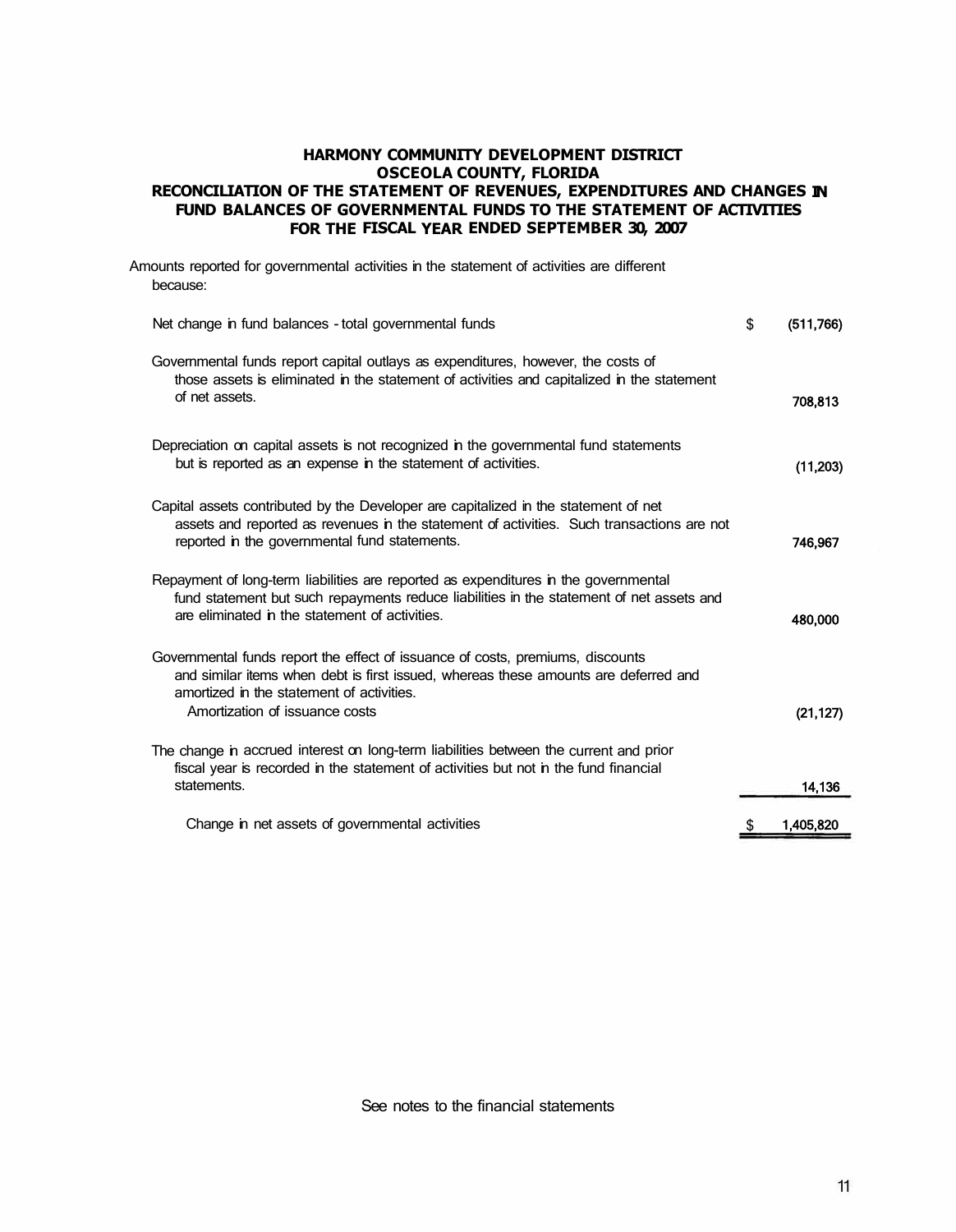### **HARMONY COMMUNITY DEVELOPMENT DISTRICT OSCEOLA COUNTY, FLORIDA NOTES TO FINANCIAL STATEMENTS**

### **NOTE 1 - SUMMARY OF SIGNIFICANT ACCOUNTING POLICIES**

#### **Reporting Entity**

Harmony Community Development District (the "District") was established on February 28, 2000 by the Osceola County, Florida Ordinance No. 00-05 pursuant to the Uniform Community Development District Act of 1980, otherwise known as Chapter 190, Florida Statutes. The Act provides among other things, the power to man age basic services for comm unity development, power to borrow money and issue bonds, and to levy and assess non-ad valorem assessments for the financing and delivery of capital infrastructure.

The District was established for the purpose of financing and managing the acquisition, construction, maintenance and operation of a portion of the infrastructure necessary for community development within the District.

The District is governed by the Board of Supervisors ("Board") which is composed of five members. The Supervisors are elected on an at large basis by the owners of the property within the District. The Board of Supervisors of the District exercise all powers granted to the District pursuant to Chapter 190, Florida Statutes. Certain Board members are affiliated with Birchwood Acres Limited Partnership ("Developer'') at September 30, 2007. The District is economically dependent on the Developer.

The Board has the responsibility for:

- 1. Assessing and levying assessments.<br>2. Approving budgets.
- 2 Approving budgets.<br>3. Exercising control of
- Exercising control over facilities and properties.
- 4. Controlling the use of funds generated by the District.
- 5. Approving the hiring and firing of key personnel.
- 6. Financing improvements.

The financial statements were prepared in accordance with Governmental Accounting Standards Board ("GASB") Statement 14, and Statement 39, an amendment of GASB Statement 14. Under the provisions of those standards, the financial reporting entity consists of the primary government, organizations for which the District Board of Supervisors is considered to be financially accountable, and other organizations for which the nature and significance of their relationship with the District are such that, if excluded, the financial statements of the District would be considered incomplete or misleading. There are no entities considered to be component units of the District; therefore, the financial statements include only the operations of the District.

#### **Government-Wide and Fund Financial Statements**

The basic financial statements include both government-wide and fund financial statements.

The government-wide financial statements (i.e., the statement of net assets and the statement of activities) report information on all of the non-fiduciary activities of the primary government. For the most part, the effect of interfund activity has been removed from these statements.

The statement of activities demonstrates the degree to which the direct expenses of a given function or segment is offset by program revenues. *Direct expenses* are those that are clearly identifiable with a specific function or segment. *Program revenues* include 1) charges to customers who purchase, use or directly benefit from goods, services or privileges provided by a given function or segment. Operating-type special assessments for maintenance and debt service are treated as charges for services. and 2) grants and contributions that are restricted to meeting the operational or capital requirements of a particular function or segment. Other items not included among program revenues are reported instead as *general revenues.*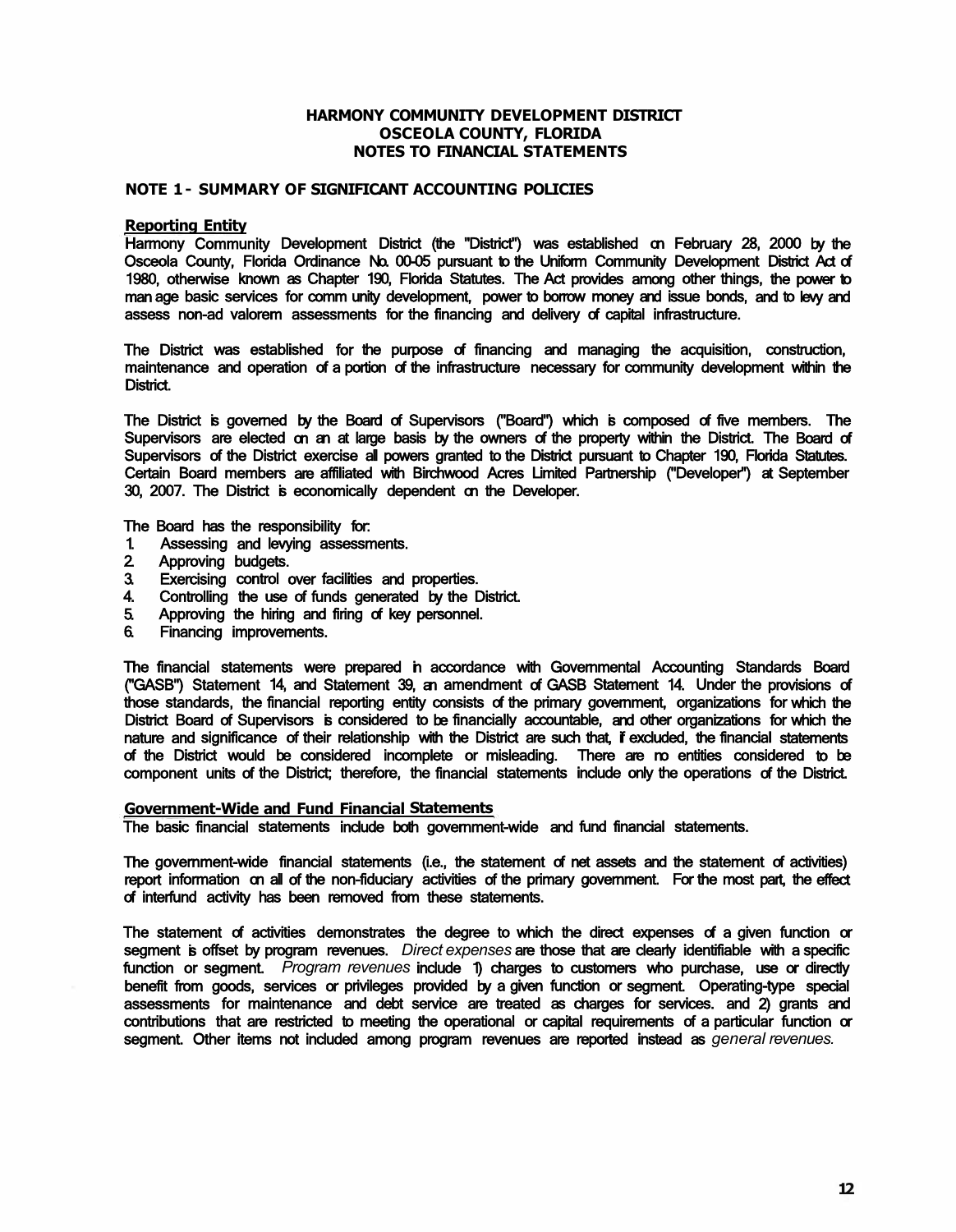# **NOTE 1 - SUMMARY OF SIGNIFICANT ACCOUNTING POLICIES (Continued)**

# **Measurement Focus, Basis of Accounting and Financial Statement Presentation**

The government-wide financial statements are reported using the economic resources measurementfocus and the *accrual basis of accounting*. Revenues are recorded when earned and expenses are recorded when a liability is incurred, regardless of the timing of related cash flows. Assessments are recognized as revenues in the year for which they are levied. Grants and similar items are to be recognized as revenue as soon as all eligibility requirements imposed by the provider have been met.

Governmental fund financial statements are reported using the *current financial resources measurement focus* and the *modified accrual basis of accounting*. Revenues are recognized as soon as they are both measurable and available. Revenues are considered to be *available* when they are collectible within the current period or soon enough thereafter to pay liabilities of the current period. For this purpose, the government considers revenues to be available if they are collected within 60 days of the end of the current fiscal period. Expenditures are recorded when a liability is incurred, as under accrual accounting. However, debt service expenditures are recorded only when payment is due.

### **Assessments**

Assessments are non-ad valorem assessments on all platted lots within the District. Assessments are levied each November 1 on property of record as of the previous January 1 to pay for the operations, maintenance and debt service of the District. The fiscal year for which annual assessments are levied begins on October 1 with discounts available for payments through February 28 and become delinguent on April 1. For debt service assessments, amounts collected as advance payments are used to prepay a portion of the Bonds outstanding. Otherwise, assessments are collected annually to provide funds for the debt service on the portion of the Bonds which are not paid with prepaid assessments. The District's annual assessments are billed and collected by the County Tax Assessor/Collector. The amounts remitted to the District are net of applicable discounts or fees and include interest on monies held from the day of collection to the day of distribution. In addition, any excess fees computed by the Tax Collector are remitted to the District.

Assessments and interest associated with the current fiscal period are all considered to be susceptible to accrual and are recognized as revenues of the current fiscal period. Only the portion of assessments receivable due within the current fiscal period is considered to be susceptible to accrual as revenue of the current period. All other revenue items are considered to be measurable and available only when cash is received by the government.

The District reports the following major governmental funds:

### General Fund

The general fund is the general operating fund of the District. It is used to account for all financial resources except those required to be accounted for in another fund.

### Debt Service Fund 2001

The debt service fund is used to account for the accumulation of resources for the annual payment of principal and interest on the Series 2001 Bonds.

### Debt Service Fund 2004

The debt service fund is used to account for the accumulation of resources for the annual payment of principal and interest on the Series 2004 Bonds.

### Capital Projects Fund 2004

This fund accounts for the financial resources to be used for the acquisition or construction of major infrastructure within the District.

As a general rule, the effect of interfund activity has been eliminated from the government-wide financial statements.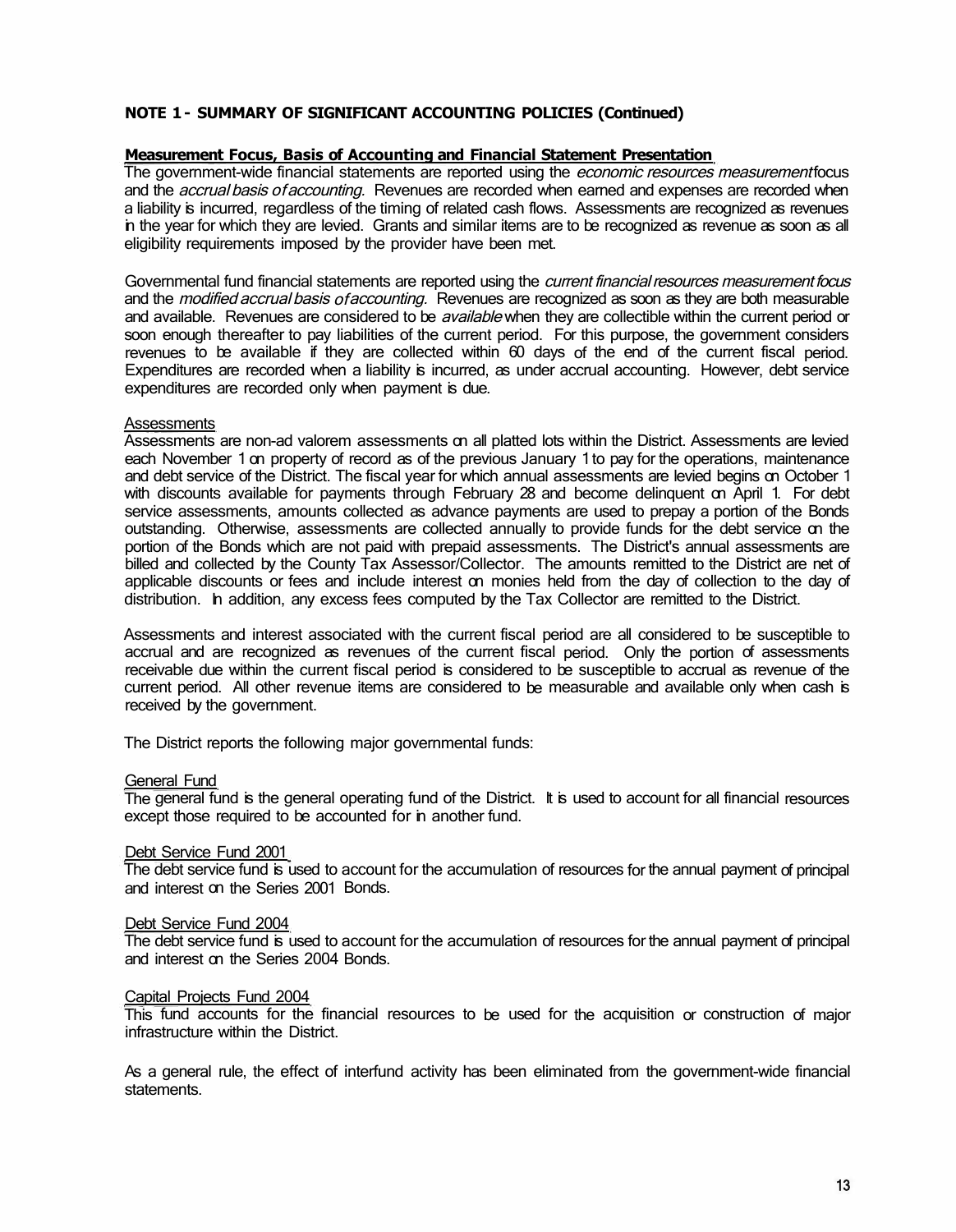# **NOTE 1 - SUMMARY OF SIGNIFICANT ACCOUNTING POLICIES (Continued)**

### **Assets, Liabilities and Net Assets or Equity**

When both restricted and unrestricted resources are available for use, it is the government's policy to use restricted resources first for qualifying expenditures, then unrestricted resources as they are needed.

#### Restricted Assets

These assets represent cash and investments set aside pursuant to Bond covenants.

#### Deposits and Investments

The District's cash and cash equivalents are considered to be cash on hand and demand deposits.

The District has elected to proceed under the Alternative Investment Guidelines as set forth in Section 218.415 (17) Florida Statutes. The District may invest any surplus public funds in the following:

- a) The Local Government Surplus Trust Funds, or any intergovernmental investment pool authorized pursuant to the Florida lnterlocal Cooperation Act;
- b) Securities and Exchange Commission registered money market funds with the highest credit quality rating from a nationally recognized rating agency;
- c) Interest bearing time deposits or savings accounts in qualified public depositories;
- d) Direct obligations of the U.S. Treasury.

Securities listed in paragraph c and d shall be invested to provide sufficient liquidity to pay obligations as they come due. In addition, surplus funds may be deposited into certificates of deposit which are insured and any unspent Bond proceeds are required to be held in investments allowed in the Bond Indenture.

The District records all interest revenue related to investment activities in the respective funds and reports investments at fair value.

### Inventories and Prepaid Items

Inventories of governmental funds are recorded as expenditures when consumed rather than when purchased.

Certain payments to vendors reflect costs applicable to future accounting periods and are recorded as prepaid items in both government-wide and fund financial statements.

#### Capital Assets

Capital assets, which include property, plant and equipment, and infrastructure assets (e.g., roads, sidewalks and similar items) are reported in the government activities columns in the government-wide financial statements. Capital assets are defined by the government as assets with an initial, individual cost of more than \$5,000 (amount not rounded) and an estimated useful life in excess of two years. Such assets are recorded at historical cost or estimated historical cost if purchased or constructed. Donated capital assets are recorded at estimated fair market value at the date of donation.

The costs of normal maintenance and repairs that do not add to the value of the asset or materially extend assets lives are not capitalized. Major outlays for capital assets and improvements are capitalized as projects are constructed.

Property, plant and equipment of the District are depreciated using the straight-line method over the following estimated useful lives:

| Assets                  | Years |
|-------------------------|-------|
| Equipment               | 10    |
| Recreational facilities | 30    |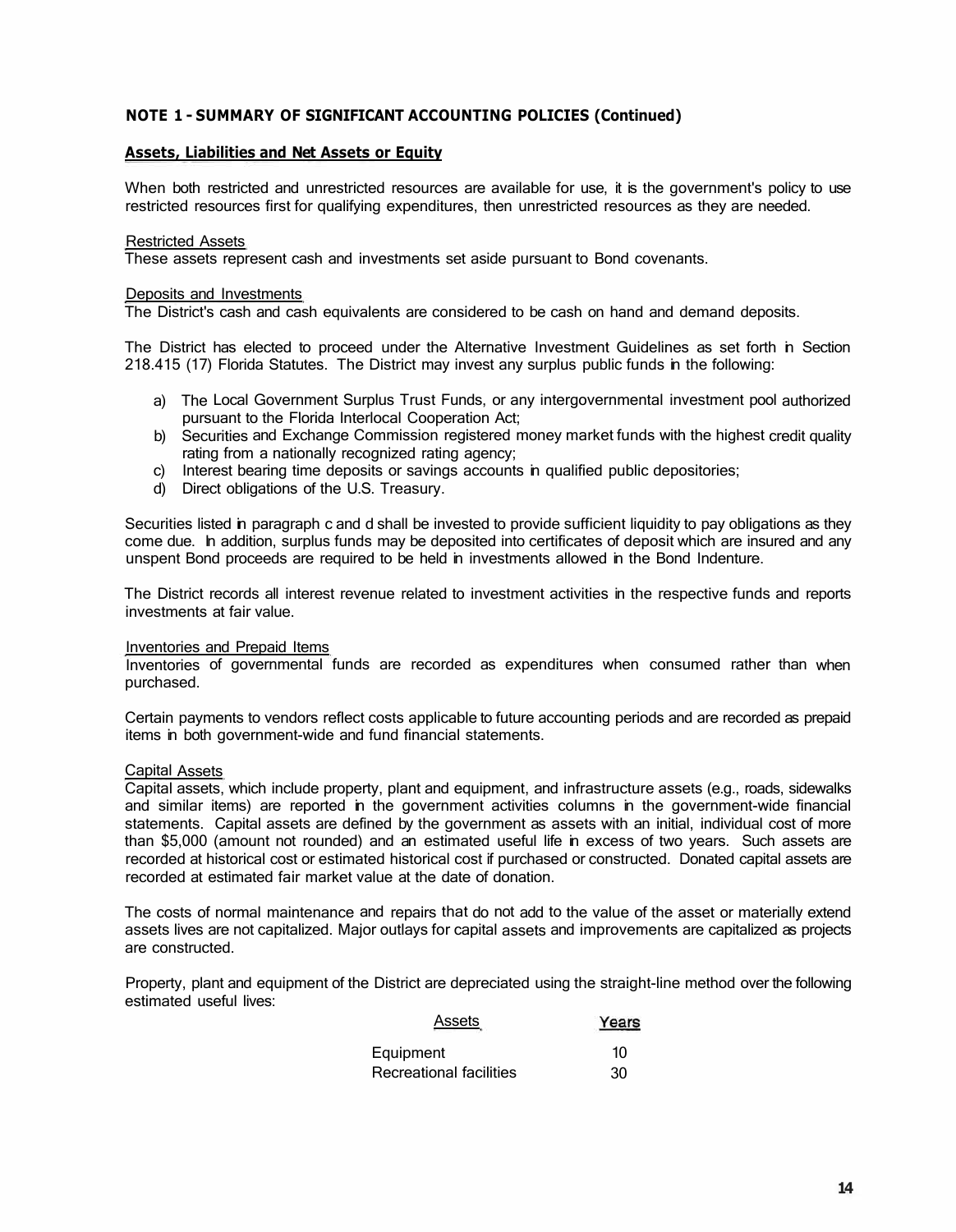# **NOTE 1 - SUMMARY OF SIGNIFICANT ACCOUNTING POLICIES (Continued)**

### **Assets, Liabilities and Net Assets or Equity (Continued)**

#### Capital Assets (Continued)

In the governmental fund financial statements, amounts inc1,1rred for the acquisition of capital assets are reported as fund expenditures. Depreciation expense is not reported in the governmental fund financial statements.

#### Deferred Charges

In connection with the issuance of the Special Assessment Bonds, Series 2004 the District incurred costs totaling \$633,823. In the government-wide financial statements that amount has been capitalized and amortized ratably over the estimated life of the Bonds. At September 30, 2007 the District reported accumulated amortization of \$63,381.

#### Long-Term Obligations

In the government-wide financial statements long-term debt and other long-term obligations are reported as liabilities in the statement of net assets. Bond premiums and discounts, as well as issuance costs, are deferred and amortized ratably over the life of the Bonds. Bonds payable are reported net of premiums or discounts.

In the fund financial statements, governmental fund types recognize premiums and discounts, as well as issuance costs, during the current period. The face amount of debt issued is reported as other financing sources. Premiums received on debt issuances are reported as other financing sources while discounts on debt issuances are reported as other financing uses. Issuance costs, whether or not withheld from the actual debt proceeds received, are reported as debt service expenditures.

### Fund Equity/Net Assets

In the fund financial statements, governmental funds report reservations of fund balance for amounts that are not available for appropriation or are legally restricted by outside parties for use for a specific purpose. Designations of fund balance represent tentative management plans that are subject to change.

Net assets in the government-wide financial statements are categorized as invested in capital assets, net of related debt, restricted or unrestricted. Invested in capital assets, net of related debt represents net assets related to infrastructure and property, plant and equipment, net of any related debt. Restricted net assets represent the assets restricted by the District's Bond covenants.

### **Other Disclosures**

#### Use of Estimates

The preparation of financial statements in conformity with generally accepted accounting principles requires management to make estimates and assumptions that affect the reported amounts of assets and liabilities, and disclosure of contingent assets and liabilities at the date of the financial statements, and the reported amounts of revenues and expenditures during the reporting period. Actual results could differ from those estimates.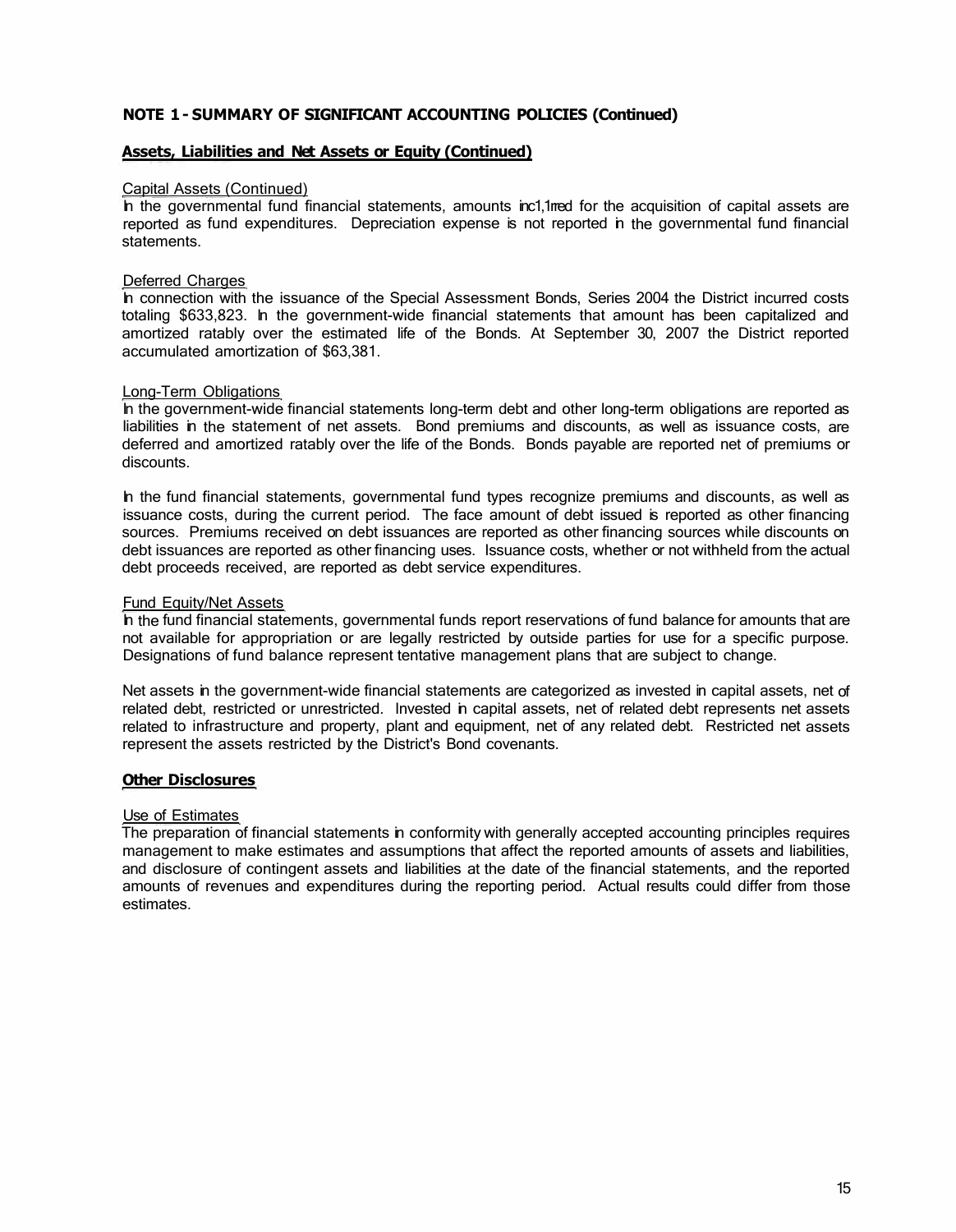# **NOTE 2-STEWARDSHIP, COMPLIANCE AND ACCOUNTABILITY**

### Budgetary Information

The District is required to establish a budgetary system and an approved Annual Budget. The District follows these procedures in establishing the budgetary data reflected in the financial statements.

- a) Each year the District Manager submits to the District Board a proposed operating budget for the fiscal year commencing the following October 1.
- b) Public hearings are conducted to obtain comments.
- c) Prior to October 1, the budget is legally adopted by the District Board.<br>
d) All budget changes must be approved by the District Board.
- All budget changes must be approved by the District Board.
- e) The budgets are adopted on a basis consistent with generally accepted accounting principles.
- f) Unused appropriation for annually budgeted funds lapse at the end of the year.

# **NOTE 3- CASH AND INVESTMENTS**

# **Cash**

The District's cash balances were entirely covered by federal depository insurance or by a collateral pool pledged to the State Treasurer. Florida Statutes Chapter 280, "Florida Security for Public Deposits Act", requires all qualified depositories to deposit with the Treasurer or another banking institution eligible collateral equal to various percentages of the average daily balance for each month of all public deposits in excess of any applicable deposit insurance held. The percentage of eligible collateral (generally, U.S. Governmental and agency securities, state or local government debt, or corporate bonds) to public deposits is dependent upon the depository's financial history and its compliance with Chapter 280. In the event of a failure of a qualified public depository, the remaining public depositories would be responsible for covering any resulting losses.

# **Investments**

The District's investments were held as follows at September 30, 2007:

|                                            | Fair Value | Credit <b>Risk</b> | Maturities                   |
|--------------------------------------------|------------|--------------------|------------------------------|
| Money Market Mutual Funds - First American |            |                    | Weighted average of the fund |
| Government Obligation Funds                | 3,156,527  | S&P AAAm           | portfolio: 23 days           |

Custodial risk - For an investment, custodial credit risk is the risk that, in the event of the failure of the counterparty, the District will not be able to recover the value of the investments or collateral securities that are in the possession of an outside party. The District has no formal policy for custodial risk. The money market mutual funds are not evidenced by securities that exist in physical or book entry form.

Credit risk - For investments, credit risk is generally the risk that an issuer of an investment will not fulfill its obligation to the holder of the investment. This is measured by the assignment of a rating by a nationally recognized statistical rating organization. Investment ratings by investment type are included in the preceding summary of investments.

Concentration risk-The District places no limit on the amount the District may invest in any one issuer.

Interest rate risk - The District does not have a formal policy that limits investment maturities as a means of managing exposure to fair value losses arising from increasing interest rates.

However, the investments above are held by the debt service and capital projects funds for unspent Bond proceeds. The Bond Indenture limits the type of investments held using unspent proceeds.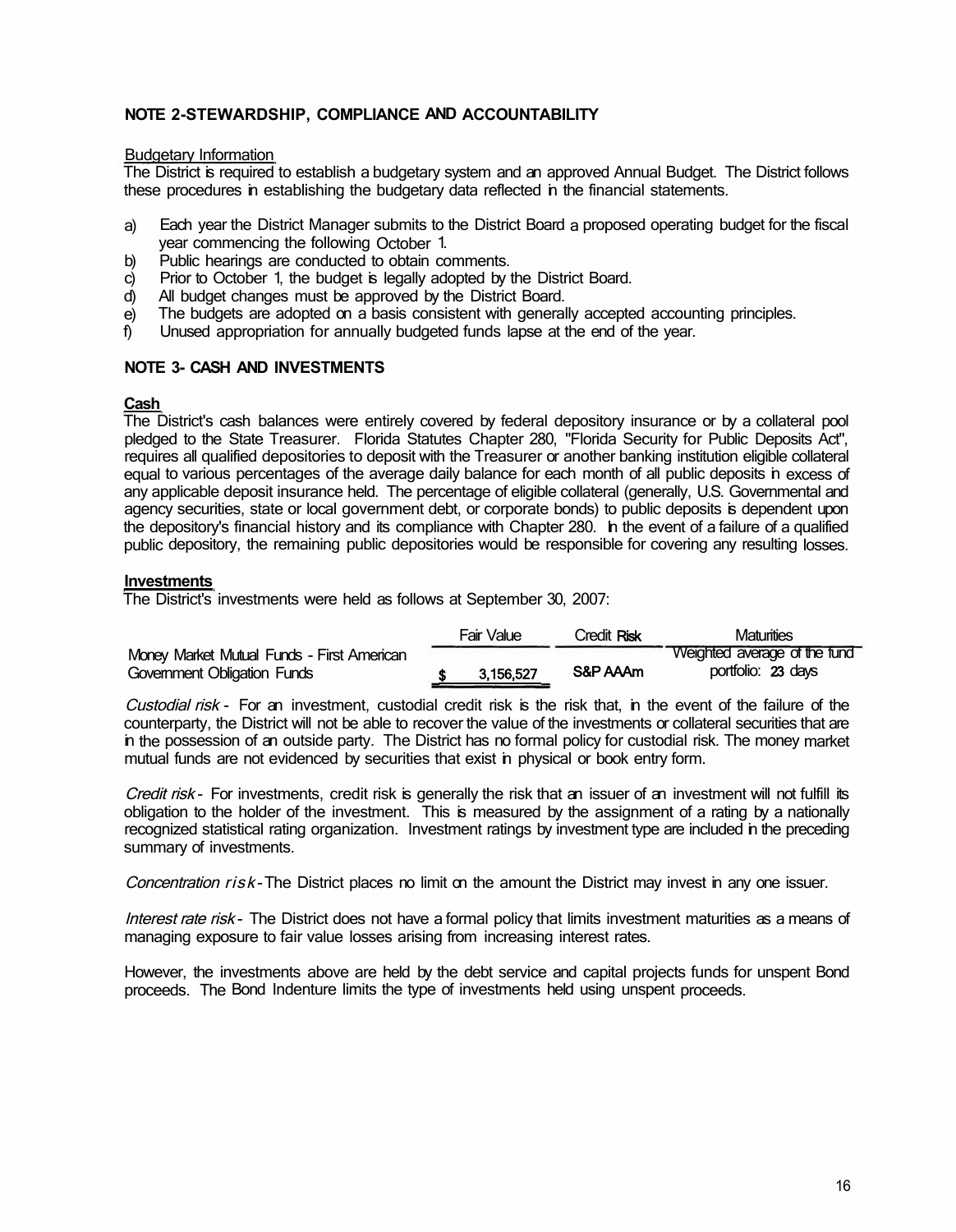### **NOTE 4 - INTERUND TRANSACTIONS**

lnterfund balances at September 30, 2007 were as follows:

| Fund                  | Receivable |  | Palable |
|-----------------------|------------|--|---------|
| General               | 267.585    |  | 249.475 |
| Debt service 2001     |            |  | 249.475 |
| Debt service 2004     | 249.475    |  |         |
| Capital projects 2004 |            |  | 18,110  |
| Total                 | 517,060    |  | 517,060 |

The outstanding balances between funds result primarily from the time lag between the dates that transactions are recorded in the accounting system and payments between funds are made.

# **NOTE 5 - CAPITAL ASSETS**

Capital asset activity for the fiscal year ended September 30, 2007 was as follows:

|                                              | Beginning      |            |    |                  |    |                   |   | <b>Ending</b>  |
|----------------------------------------------|----------------|------------|----|------------------|----|-------------------|---|----------------|
|                                              | <b>Balance</b> |            |    | <b>Additions</b> |    | <b>Reductions</b> |   | <b>Balance</b> |
| Governmental activities                      |                |            |    |                  |    |                   |   |                |
| Capital assets, not being depreciated        |                |            |    |                  |    |                   |   |                |
| Land and land improvements                   | \$             | 4.645.000  | \$ | 97,000           | \$ |                   | S | 4,742,000      |
| Infrastructure in progress                   |                | 21,062,794 |    | 706,963          |    |                   |   | 21,769,757     |
| Total capital assets, not being depreciated  |                | 25,707,794 |    | 803,963          |    |                   |   | 26,511,757     |
| Capital assets, being depreciated            |                |            |    |                  |    |                   |   |                |
| Recreational facilities                      |                |            |    | 649.967          |    |                   |   | 649,967        |
| Equipment                                    |                | 37,955     |    | 1,850            |    |                   |   | 39,805         |
| Total capital assets, being depreciated      |                | 37,955     |    | 651,817          |    |                   |   | 689,772        |
| Less accumulated depreciation for:           |                |            |    |                  |    |                   |   |                |
| Recreational facilities                      |                |            |    | 7.222            |    |                   |   | 7.222          |
| Equipment                                    |                | 3,795      |    | 3.981            |    |                   |   | 7,776          |
| Total accumulated depreciation               |                | 3,795      |    | 11,203           |    |                   |   | 14.998         |
| Total capital assets, being depreciated, net |                | 34,160     |    | 640.614          |    |                   |   | 674,774        |
| Governmental activities capital assets, net  |                | 25,741,954 | \$ | 1,444,577        | s  |                   |   | 27,186,531     |

Infrastructure within the District will be developed in three phases and is expected to cost a total of approximately \$26,193,000. Certain of the assets will not be owned or maintained by the District. The District expects to complete the infrastructure in the subsequent fiscal year.

During the fiscal year ending September 30, 2007, the District accepted the transfer of title and maintenance obligations of the Ashley Park Pool and Cabana capital assets totaling approximately \$747,000. The conveyance is reported in the government-wide statements as an addition to capital assets and Developer contributions.

Depreciation expense was charged to functions/programs as follows:

| Maintenance and operations | S | 3.981  |
|----------------------------|---|--------|
| Parks and recreation       |   | 7.222  |
|                            |   | 11.203 |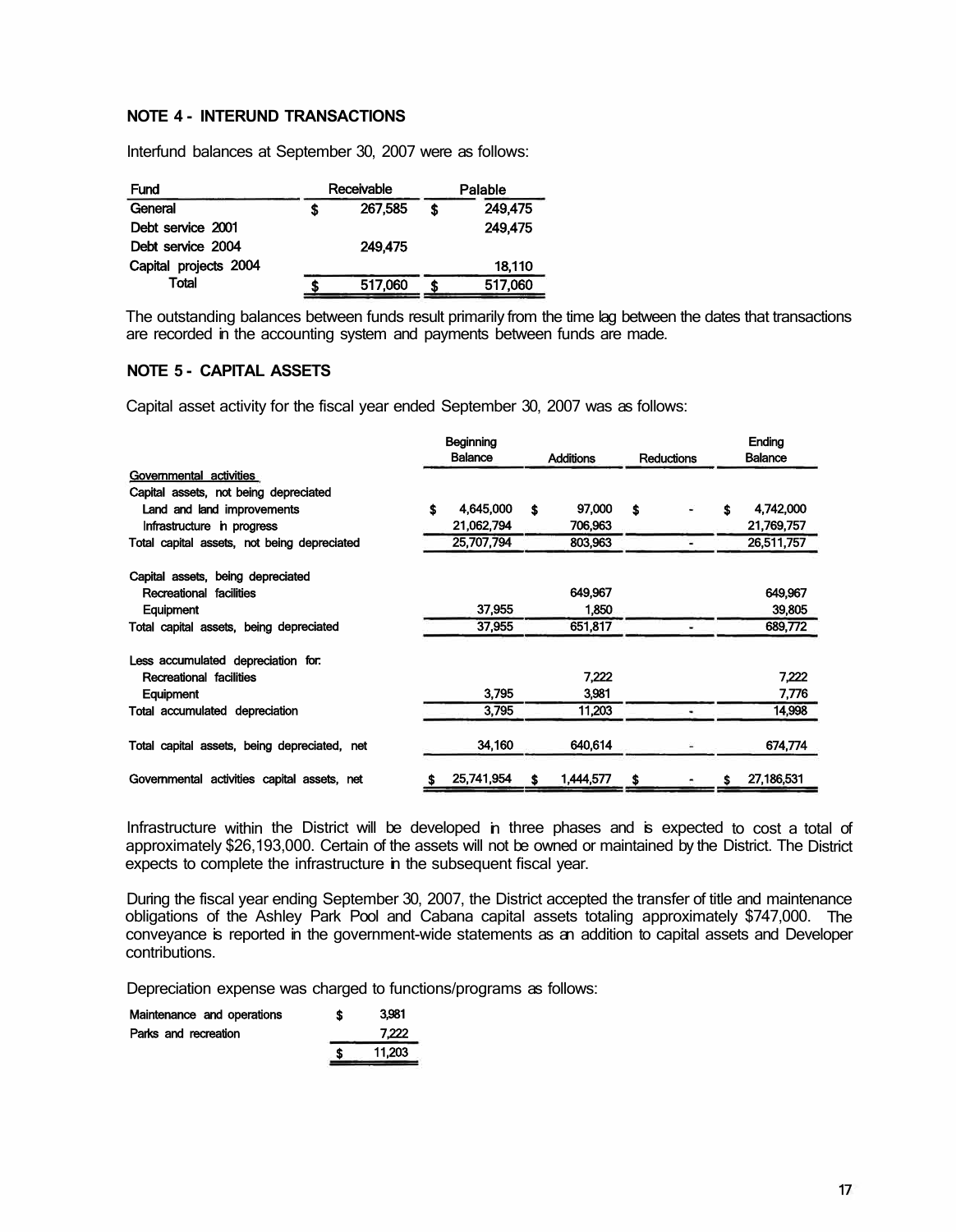# **NOTE 6 - LONG TERM LIABILITIES**

The District Board has authorized the issuance of Bonds not to exceed \$50,000,000. At September 30, 2007 the following Bonds are outstanding.

### **Capital Improvement Revenue Bonds Series 2001**

On October 9, 2001 the District issued \$17,700,000 of Capital Improvement Revenue Bonds Series 2001, due on May 1, 2032 with a fixed interest rate of 7.25%. Interest is payable semiannually on each May 1 and November 1. Principal is payable on an annual basis commencing May 1, 2003 through May 1, 2032.

The Series 2001 Bonds may, at the option of the District, be called for redemption as a whole or in part on any interest payment date on or after May 1, 2014 at a redemption price set in the Bond Indenture.

The Series 2001 Bonds are subject to extraordinary mandatory redemption prior to maturity in the manner determined by the Bond Registrar if certain events occurred as outlined in the Bond Indenture. This occurred during the fiscal year ended September 30, 2007 as the District collected prepaid assessments from lot owners and prepaid \$70,000 of the Bonds. See Note 1O- Subsequent Events for additional call amounts subsequent to September 30, 2007.

The Bond Indenture established a debt service reserve requirement and has certain other restrictions and requirements relating principally to the use of proceeds to pay for infrastructure improvements and the procedures to be followed by the District on assessments to property owners. The District agrees to levy special assessments in annual amounts adequate to provide payment of debt service and to meet the reserve requirements. The District is in compliance with the requirements of the Bond Indenture at September 30, 2007.

The Bond Indenture requires that the District obtain a \$5,000,000 letter of credit which can be utilized by the Trustee in the event that sufficient funds are not available to cover the required debt service payments. The letter of credit expired during the prior fiscal year and was not extended.

There is an insurance policy and mortgage security agreement in place through the District's trust account.

#### **Capital Improvement Revenue Bonds Series 2004**

On December 10, 2004 the District issued \$15,490,000 of Capital Improvement Revenue Bonds Series 2004, due on May 1, 2036 with a fixed interest rate of 6.75%. Interest is payable semiannually on each May 1 and November 1 commencing May 1, 2006. Principal is payable on an annual basis commencing May 1, 2007.

The Series 2004 Bonds may, at the option of the District, be called for redemption as a whole or in part on any interest payment date on or after May 1, 2015 at a redemption price set in the Bond Indenture.

The Series 2004 Bonds are subject to extraordinary mandatory redemption prior to maturity in the manner determined by the Bond Registrar it certain events occurred as outlined in the Bond Indenture.

The Bond Indenture established a debt service reserve requirement and has certain other restrictions and requirements relating principally to the use of proceeds to pay for infrastructure improvements and the procedures to be followed by the District on assessments to property owners. The District agrees to levy special assessments in annual amounts adequate to provide payment of debt service and to meet the reserve requirements. The District is in compliance with the requirements of the Bond Indenture at September 30, 2007.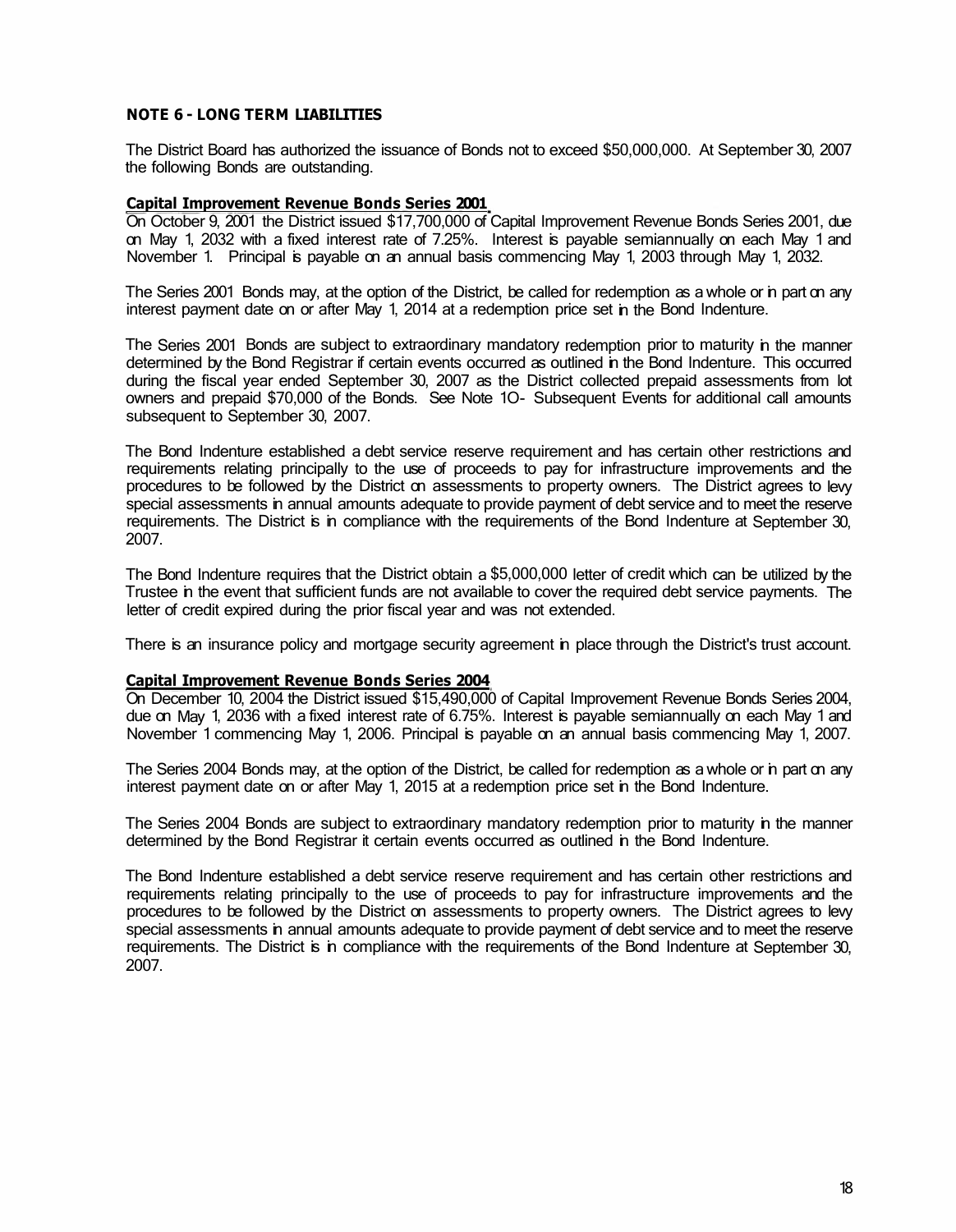# **NOTE 6 - LONG TERM LIABILITIES (Continued)**

Changes in long-term liability activity for the fiscal year ended September 30, 2007 were as follows:

|                         | <b>Beginning</b><br>Balance<br><b>Additions</b><br><b>Reductions</b> |  | Ending<br><b>Balance</b> |         | Due Within<br>One Year |            |  |         |
|-------------------------|----------------------------------------------------------------------|--|--------------------------|---------|------------------------|------------|--|---------|
| Governmental activiti§§ |                                                                      |  |                          |         |                        |            |  |         |
| Bonds payable:          |                                                                      |  |                          |         |                        |            |  |         |
| Series 2001             | 16,685,000                                                           |  | ٠                        | 305,000 |                        | 16,380,000 |  | 255,000 |
| Series 2004             | 15,590,000                                                           |  |                          | 175,000 |                        | 15,415,000 |  | 185,000 |
| <b>Total</b>            | 32,275,000                                                           |  |                          | 480,000 |                        | 31,795,000 |  | 440,000 |

At September 30, 2007, the scheduled debt service requirements on the long - term debt were as follows:

|                              | Activities<br>Governmental |            |    |            |    |            |  |  |
|------------------------------|----------------------------|------------|----|------------|----|------------|--|--|
| Year ending<br>September 30: | Principal                  |            |    | Interest   |    | Total      |  |  |
| 2008                         | \$                         | 440,000    | \$ | 2,233,138  | \$ | 2,673,138  |  |  |
| 2009                         |                            | 465,000    |    | 2,202,165  |    | 2,667,165  |  |  |
| 2010                         |                            | 500,000    |    | 2.169.425  |    | 2,669,425  |  |  |
| 2011                         |                            | 540,000    |    | 2,134,405  |    | 2,674,405  |  |  |
| 2012                         | 580,000                    |            |    | 2,096,200  |    | 2,676,200  |  |  |
| 2013-2017                    |                            | 3,515,000  |    | 9,815,312  |    | 13,330,312 |  |  |
| 2018 -2022                   |                            | 4.955,000  |    | 8.389,037  |    | 13,344,037 |  |  |
| 2023 - 2027                  |                            | 6.975,000  |    | 6.377.000  |    | 13,352,000 |  |  |
| 2028 - 2032                  |                            | 9,665,000  |    | 3,548,625  |    | 13,213,625 |  |  |
| 2033-2036                    |                            | 4,160,000  |    | 725,625    |    | 4,885,625  |  |  |
| Total                        |                            | 31,795,000 | S  | 39,690,930 | \$ | 71,485,930 |  |  |

# **NOTE 7 - DEVELOPER TRANSACTIONS**

The Developer owns a portion of land within the District; therefore, revenues in the general and debt service funds include amounts billed on those lots. Developer revenue for the fiscal year ended September 30, 2007 for the general fund was \$987,874 and included a receivable of \$93,768. Developer revenue for the fiscal year ended September 30, 2007 was \$814,252 for debt service on the Series 2001 Bonds and \$1,225,922 for debt service on the Series 2004 Bonds, which include receivables of \$233,920 and \$153,777, respectively. For debt service 2001 fund the Developer was also directly billed for \$61,000 of assessments related to the golf course which is not owned or maintained by the District. This amount is included in the developer revenue for the debt service 2001 fund.

# **NOTE 8 - MANAGEMENT COMPANY**

The District has contracted with a management company to perform services which include financial and accounting advisory services. Certain employees of the management company also serve as officers of the District. Under the agreement, the District compensates the management company for management, accounting, financial reporting, computer and other administrative costs.

# **NOTE 9 - RISK MANAGEMENT**

The District is exposed to various risks of loss related to torts; theft of, damage to, and destruction of assets; errors and omissions; and natural disasters. The District has obtained commercial insurance from independent third parties to mitigate the costs of these risks; coverage may not extend to all situations. Settled claims from these risks have not exceeded commercial insurance coverage over the past three years.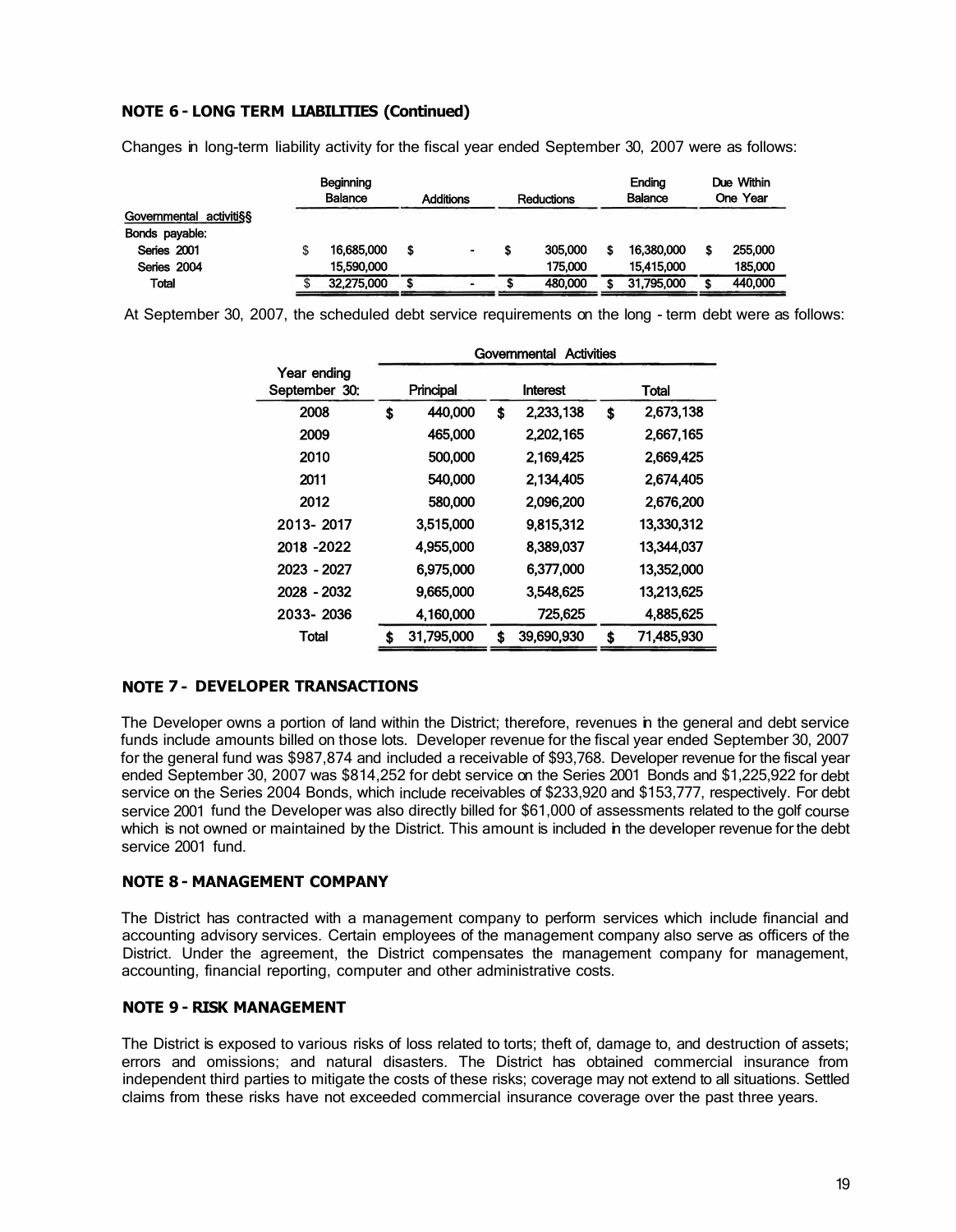# **NOTE 10- SUBSEQUENT EVENTS**

Subsequent to September 30, 2007, the District prepaid \$35,000 of the Series 2001 Bonds. The prepayment was an extraordinary mandatory redemption as outlined in the Bond Indenture.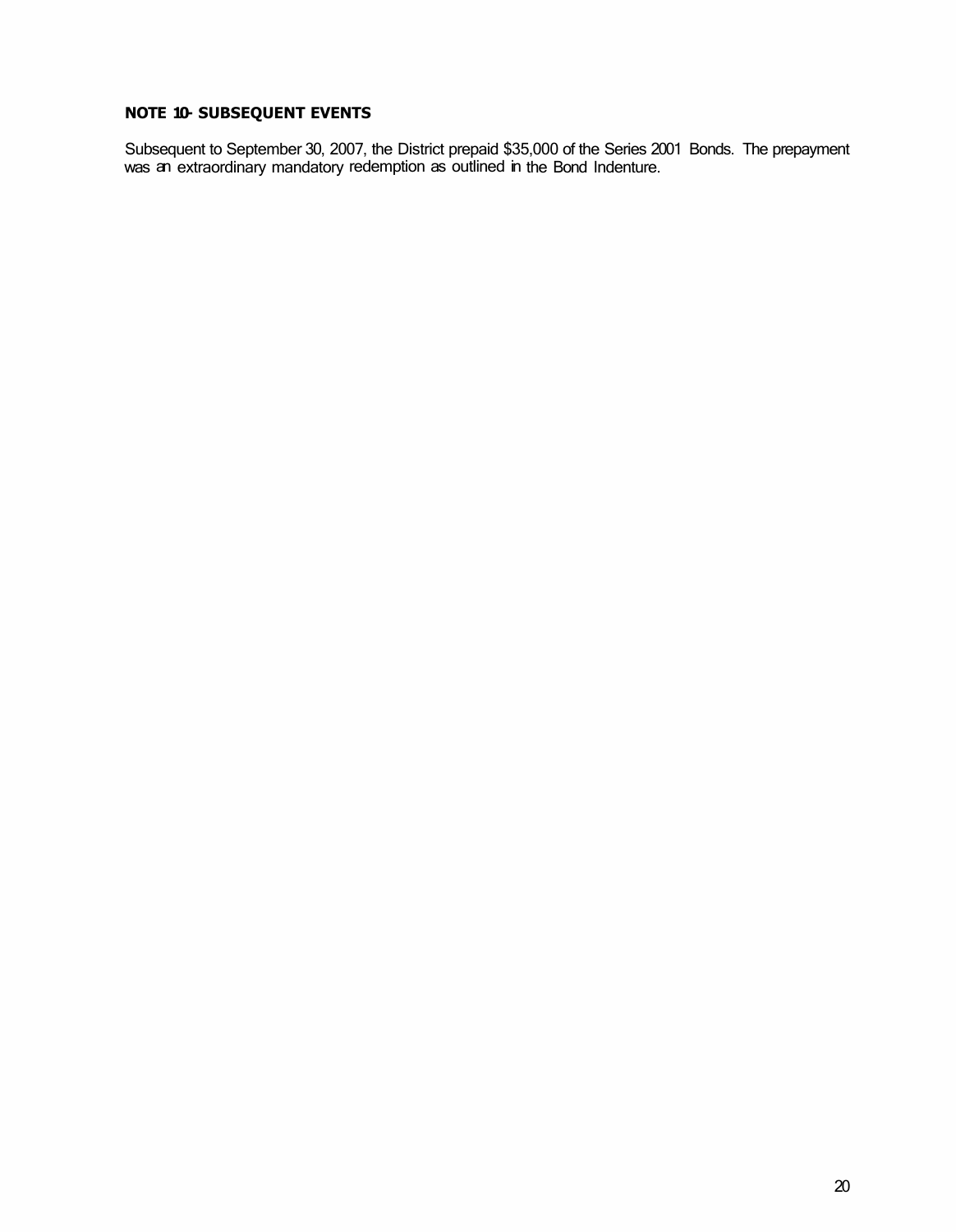# **HARMONY COMMUNITY DEVELOPMENT DISTRICT OSCEOLA COUNTY, FLORIDA SCHEDULE OF REVENUES, EXPENDITURES AND CHANGES IN FUND BALANCE - BUDGET AND ACTUAL - GENERAL FUND FOR THE FISCAL VEAR ENDED SEPTEMBER 30, 2007**

|                                 |   |                         |               |     |                |    | Variance<br>with Final<br><b>Budget-</b> |
|---------------------------------|---|-------------------------|---------------|-----|----------------|----|------------------------------------------|
|                                 |   | <b>Budgeted Amounts</b> |               |     | Actual         |    | <b>Positive</b>                          |
|                                 |   | Original                | Final         |     | <b>Amounts</b> |    | (Negative)                               |
| <b>REVENUES</b>                 |   |                         |               |     |                |    |                                          |
| <b>Assessments</b>              | Ŝ | 306,179                 | \$<br>306,179 | \$. | 295,108        | \$ | (11,071)                                 |
| Developer revenue               |   | 969,653                 | 969,653       |     | 987,874        |    | 18,221                                   |
| Interest and miscellaneous      |   |                         |               |     | 6,195          |    | 6,195                                    |
| <b>Total revenues</b>           |   | 1,275,832               | 1,275,832     |     | 1,289,177      |    | 13,345                                   |
| <b>EXPENDITURES</b>             |   |                         |               |     |                |    |                                          |
| Current:                        |   |                         |               |     |                |    |                                          |
| General government              |   | 159,003                 | 176,034       |     | 173,868        |    | 2,166                                    |
| Maintenance and operations      |   | 1,116,829               | 1,116,829     |     | 1,101,065      |    | 15,764                                   |
| <b>Total expenditures</b>       |   | 1,275,832               | 1,292,863     |     | 1,274,933      |    | 17,930                                   |
| Excess (deficiency) of revenues |   |                         |               |     |                |    |                                          |
| over (under) expenditures       |   |                         | (17,031)      |     | 14,244         | S. | 31,275                                   |
| Fund balance - beginning        |   |                         |               |     | 207,336        |    |                                          |
| Fund balance - ending           |   |                         |               | \$  | 221,580        |    |                                          |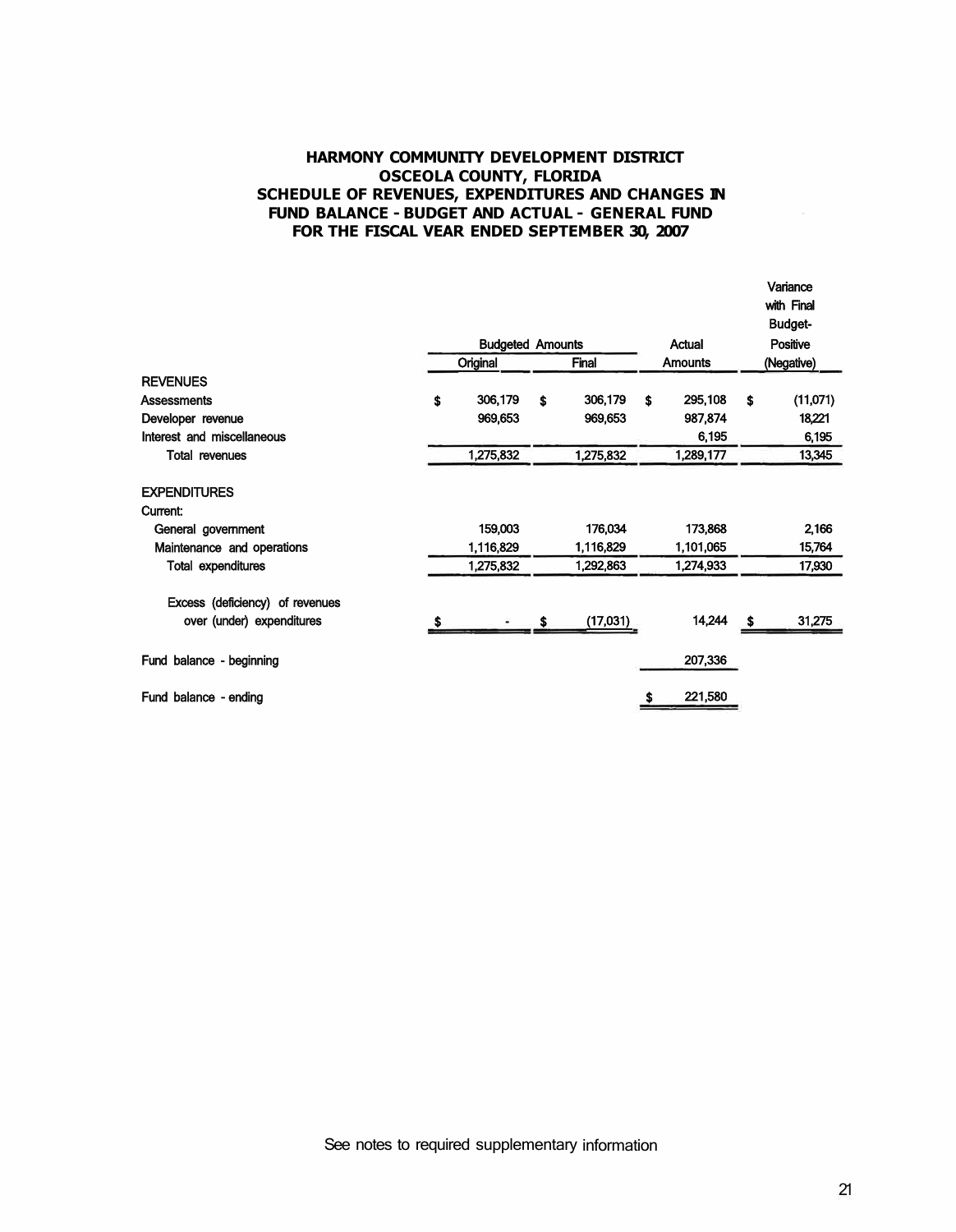### **HARMONY COMMUNITY DEVELOPMENT DISTRICT OSCEOLA COUNTY, FLORIDA NOTES TO REQUIRED SUPPLEMENTARY INFORMATION**

The District is required to establish a budgetary system and an approved Annual Budget for the general fund. The District's budgeting process is based on estimates of cash receipts and cash expenditures which are approved by the Board. The budget approximates a basis consistent with accounting principles generally accepted in the United States of America (generally accepted accounting principles).

The legal level of budgetary control, the level at which expenditures may not exceed budget, is in the aggregate. Any budget amendments that increase the aggregate budgeted appropriations must be approved by the Board of Supervisors. The general fund budget for the fiscal year ended September 30, 2007 was amended to increase appropriations by \$17,031 and increase the use of fund balance of \$17,031. Actual general fund expenditures did not exceed appropriations for the fiscal year ended September 30, 2007.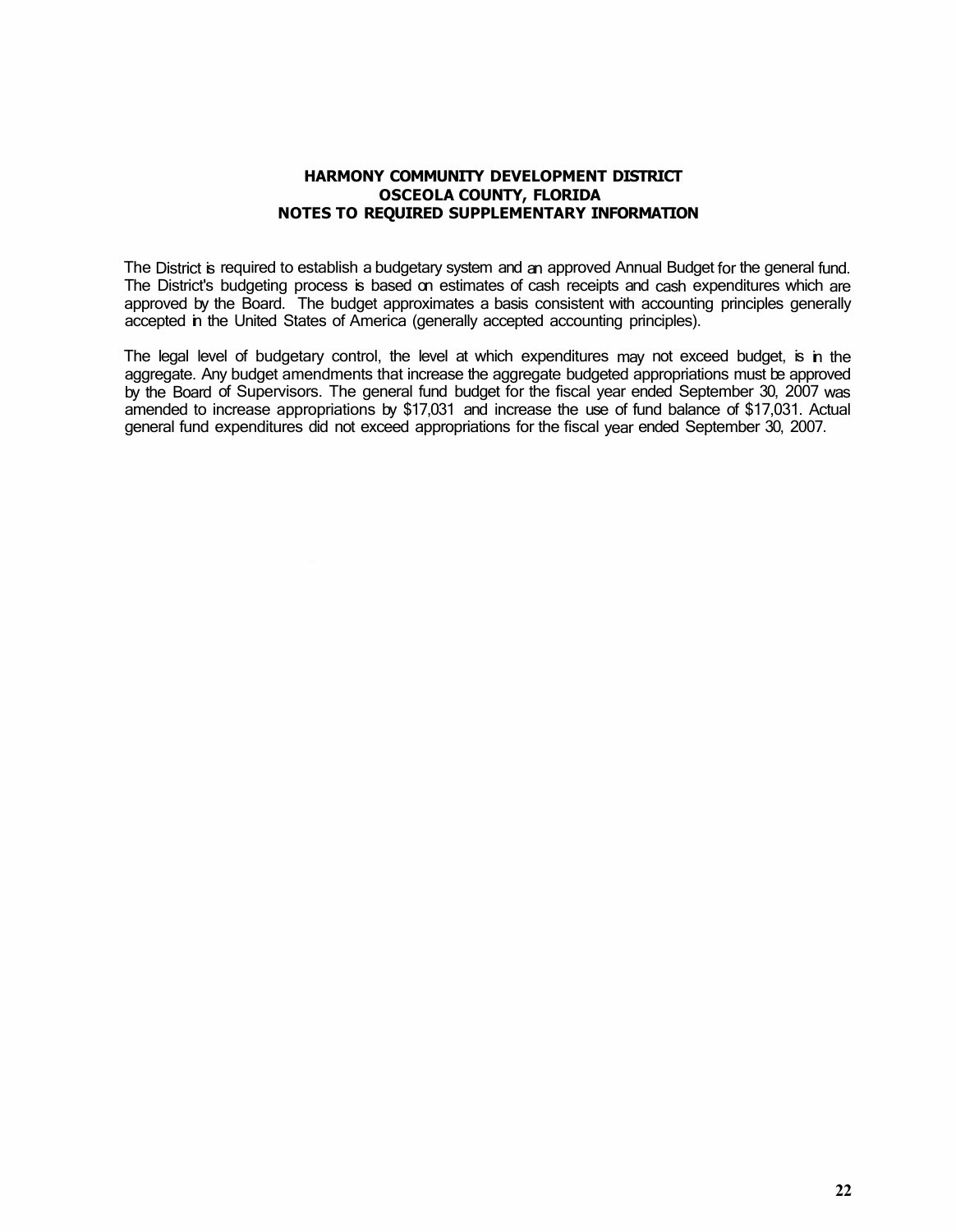

2700 North Military Trail • Suite 350 Boca Raton, Florida 33431 (561)994-9299 • (800)299-4728 Fax(561)994-5823 www.graucpa.com

# **REPORT ON INTERNAL CONTROL OVER FINANCIAL REPORTING AND ON COMPLIANCE AND OTHER MATTERS BASED ON AN AUDIT OF FINANCIAL STATEMENTS PERFORMED IN ACCORDANCE WITH**  *GOVERNMENT AUDITING STANDARDS*

To the Board of Supervisors Harmony Community Development District Osceola County, Florida

We have audited the financial statements of the governmental activities and each major fund of Harmony Community Development District, Osceola County, Florida ("District'') as of and for the fiscal year ended September 30, 2007, which collectively comprise the District's basic financial statements and have issued our report thereon dated September 12, 2008. We conducted our audit in accordance with auditing standards generally accepted in the United States of America and the standards applicable to financial audits contained in Government Auditing Standards, issued by the Comptroller General of the United States.

### Internal Control Over Financial Reporting

In planning and performing our audit, we considered Harmony Community Development District's internal control over financial reporting as a basis for designing our auditing procedures for the purpose of expressing our opinions on the financial statements, but not for the purpose of expressing an opinion on the effectiveness of Harmony Community Development District's internal control over financial reporting. Accordingly, we do not express an opinion on the effectiveness of the Harmony Community Development District's internal control over financial reporting.

A control deficiency exists when the design or operation of a control does not allow management or employees, in the normal course of performing their assigned functions, to prevent or detect misstatements on a timely basis. A significant deficiency is a control deficiency, or combination of control deficiencies, that adversely affects the Harmony Community Development District's ability to initiate, authorize, record, process, or (eport financial data reliably in accordance with generally accepted accounting principles such that there is more than a remote likelihood that a misstatement of Harmony Community Development District's financial statements that is more than inconsequential will not be prevented or detected by Harmony Community Development District's internal control.

A material weakness is a significant deficiency, or combination of significant deficiencies, that results in more than a remote likelihood that a material misstatement of the financial statements will not be prevented or detected by Harmony Community Development District's internal control.

Our consideration of internal control over financial reporting was for the limited purpose described in the first paragraph of this section and would not necessarily identify all deficiencies in internal control that might be significant deficiencies or material weaknesses. We did not identify any deficiencies in internal control over financial reporting that we consider to be material weaknesses, as defined above.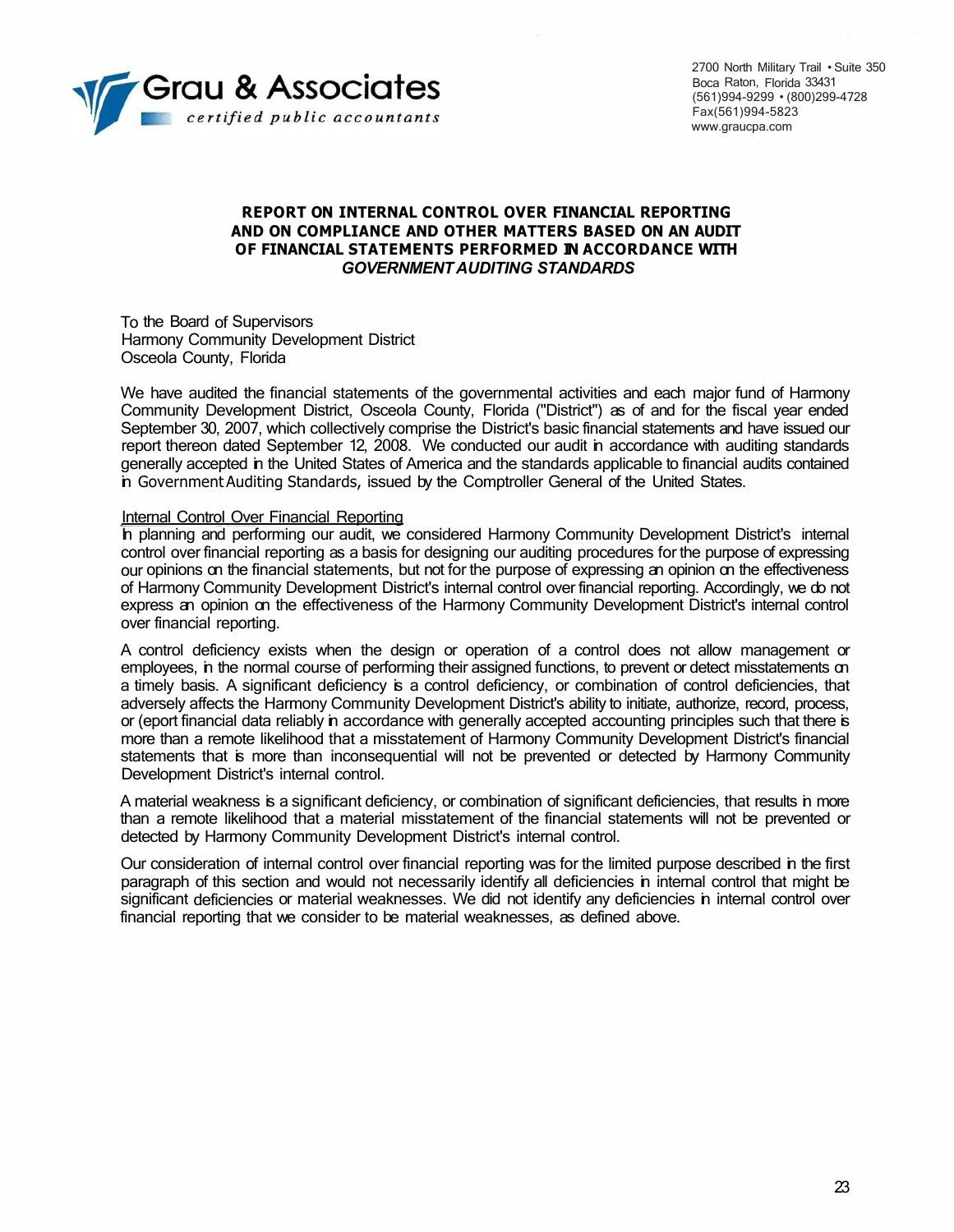# Compliance and Other Matters

As part of obtaining reasonable assurance about whether Harmony Community Development District's financial statements are free of material misstatement, we performed tests of its compliance with certain provisions of laws, regulations, and contracts, noncompliance with which could have a direct and material effect on the determination of financial statement amounts. However, providing an opinion on compliance with those provisions was not an objective of our audit and, accordingly, we do not express such an opinion. The results of our tests disclosed no instances of noncompliance or other matters that are required to be reported under Government Auditing Standards.

This report is intended for the information of the management, Board of Supervisors of Harmony Community Development District, Osceola County, Florida and the Auditor General of the State of Florida and is not intended to be and should not be used by anyone other than these specified parties.

Gran & associates

September 12, 2008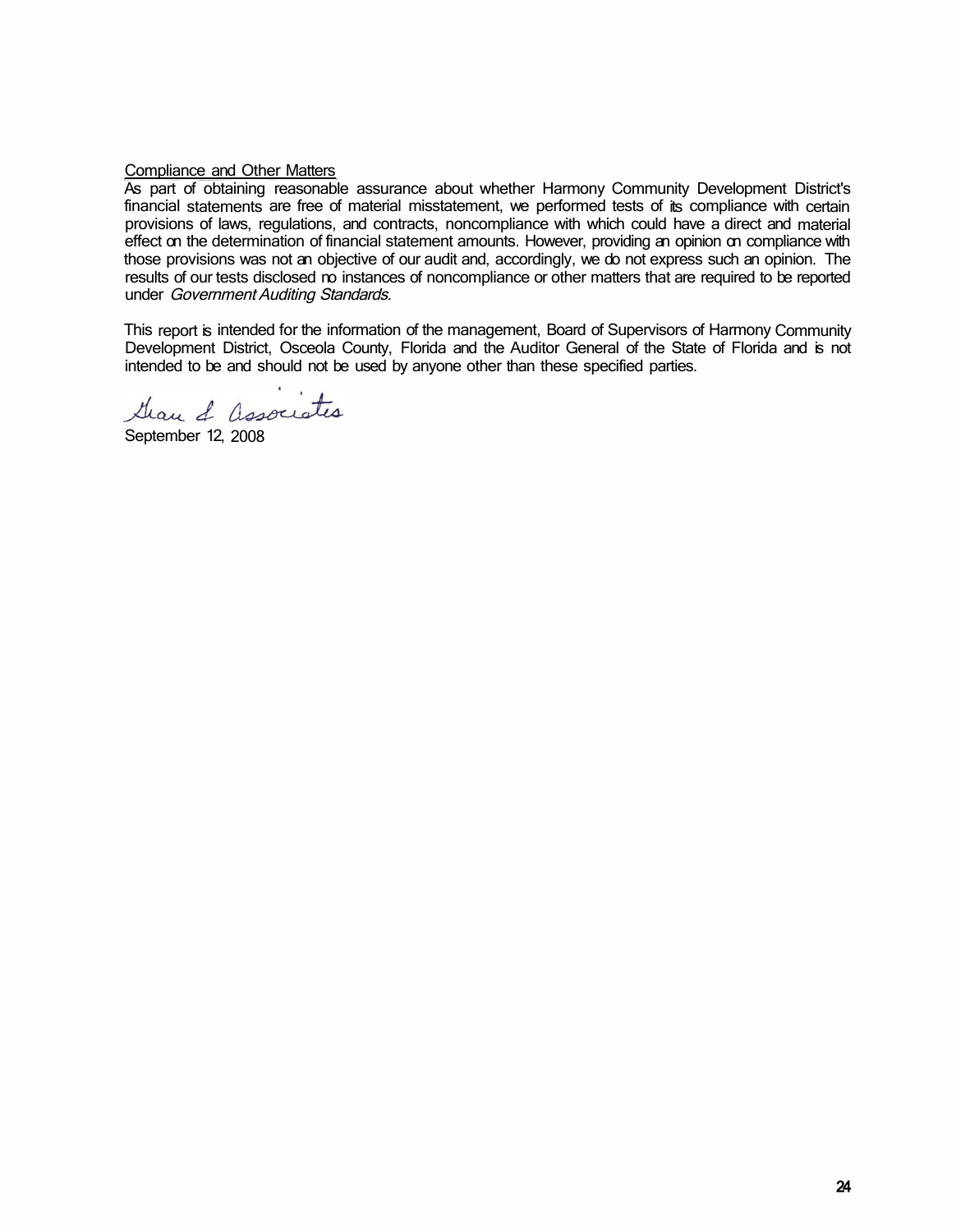

2700 North Military Trail • Suite 350 Boca Raton, Florida 33431 (561)994-9299 • (800)299-4728 Fax (561)994-5823 www.graucpa.com

### **MANAGEMENT LETTER PURSUANT TO THE RULES OF THE AUDITOR GENERAL FOR THE STATE OF FLORIDA**

To the Board of Supervisors Harmony Community Development District Osceola County, Florida

We have audited the accompanying basic financial statements of Harmony Community Development District ("District") as of and for the fiscal year ended September 30, 2007, and have issued our report thereon dated September 12, 2008.

We conducted our audit in accordance with auditing standards generally accepted in the United States of America and Government Auditing Standards, issued by the Comptroller General of the United States. Those standards require that we plan and perform the audit to obtain reasonable assurance about whether the financial statements are free of material misstatement.

In addition, we have issued our Report on Internal Control over Financial Reporting and Compliance and Other Matters dated September 12, 2008. Disclosures in that report should be considered in conjunction with this management letter.

The purpose of this letter is to comment on those matters required by Chapter 10.550 of the Rules of the Auditor General for the State of Florida. Accordingly, in connection with our audit of the financial statements of the District, as described in the first paragraph, we report the following:

- **I. Current year findings and recommendations.**
- **II. Status of prior year findings and recommendations.**
- **Ill. Compliance with the Provisions of the Auditor General of the State of Florida.**

This report is intended for the information of the management, Board of Supervisors of Harmony Community Development District, Osceola County, Florida and the Auditor General of the State of Florida and is not intended to be and should not be used by anyone other than these specified parties.

We wish to thank Harmony Community Development District, Osceola County, Florida and the personnel associated with it, for the opportunity to be of service to them in this endeavor as well as future engagements and the courtesies extended to us.

Gran & associates

September 12, 2008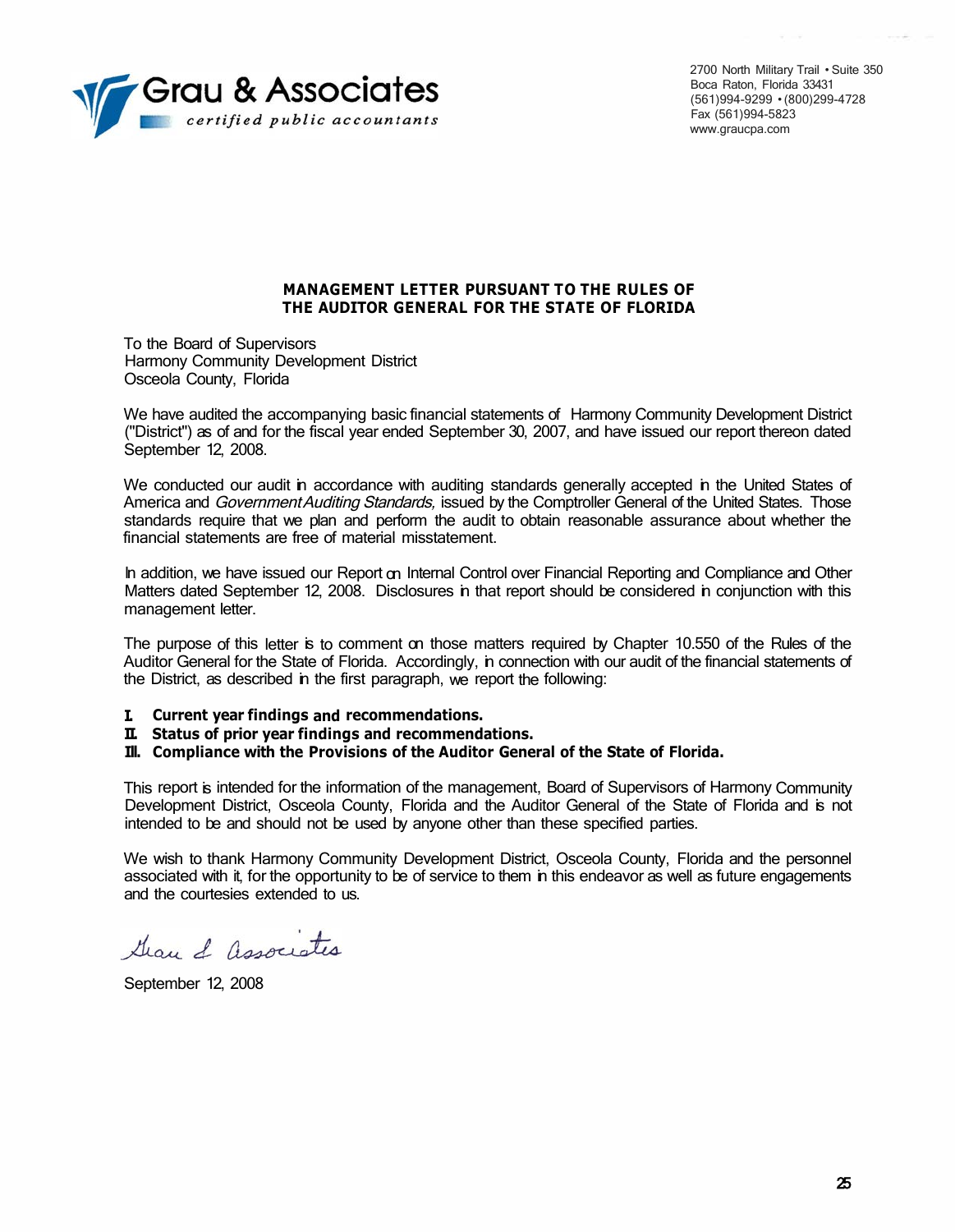# **REPORT TO MANAGEMENT**

# **I. CURRENT YEAR FINDINGS AND RECOMMENDATIONS**

None

# **II. PRIOR YEAR FINDINGS AND RECOMMENDATIONS**

None

### **Ill. COMPLIANCE WITH THE PROVISIONS OF THE AUDITOR GENERAL OF THE STATE OF FLORIDA**

Unless otherwise required to be reported in the auditor's report on compliance and internal controls, the management letter shall include, but not be limited to the following:

1. A statement as to whether or not corrective actions have been taken to address significant findings and recommendations made in the preceding annual financial audit report.

There were no significant findings and recommendations made in the preceding annual financial audit report for the fiscal year ended September 30, 2006.

2. A statement as to whether or not the local governmental entity complied with Section 218.415, Florida Statutes, regarding the investment of public funds.

The District complied with Section 218.415, Florida Statutes, regarding the investment of public funds.

3. Any recommendations to improve the local governmental entity's financial management, accounting procedures, and internal controls.

There were no such matters discovered by, or that came to the attention of, the auditor, to be reported.

4. Violations of provisions of contracts and grant agreements or abuse that have an effect on the financial statements that is less than material but more than inconsequential.

There were no such matters discovered by, or that came to the attention of, the auditor, to be reported.

- 5. For matters that are inconsequential to the financial statements, considering both quantitative and qualitative factors, the following may be reported based on professional judgment:
	- a. Violations of laws, rules, regulations, and contractual provisions or abuse that have occurred, or were likely to have occurred, and would have an immaterial effect on the financial statements.
	- b. Improper expenditures or illegal acts that would have an immaterial effect on the financial statements.